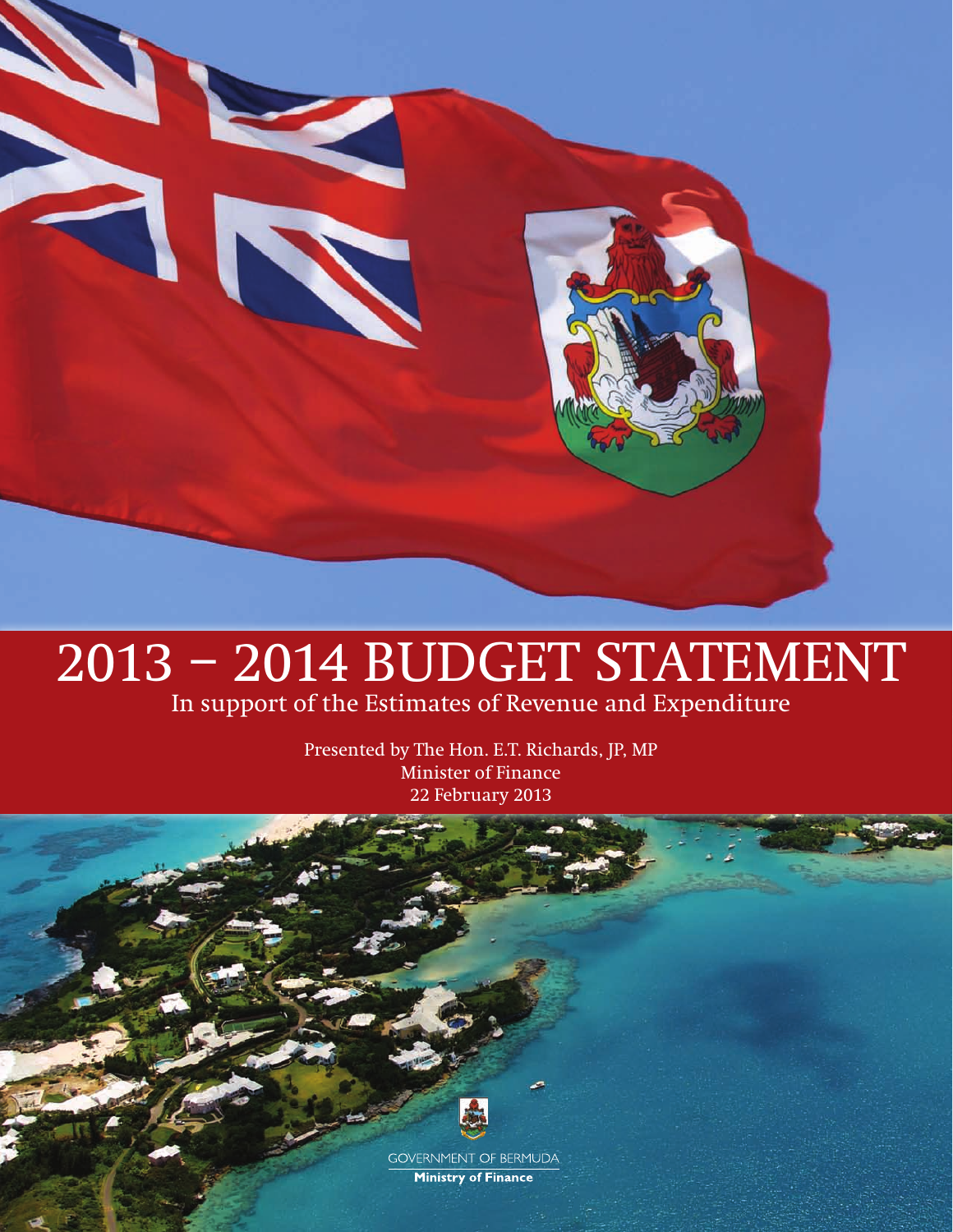

# BUDGET STATEMENT In support of the Estimates of Revenue and Expenditure 2013–2014

# PRESENTED BY THE HON. E.T. RICHARDS, JP, MP Minister of Finance 22 February 2013

Published by: Government of Bermuda **Ministry of Finance**

Government Administration Building 30 Parliament Street Hamilton HM 12, Bermuda February 2013 Design: Department of Communication and Information Printed in Bermuda by Bermuda Press Ltd.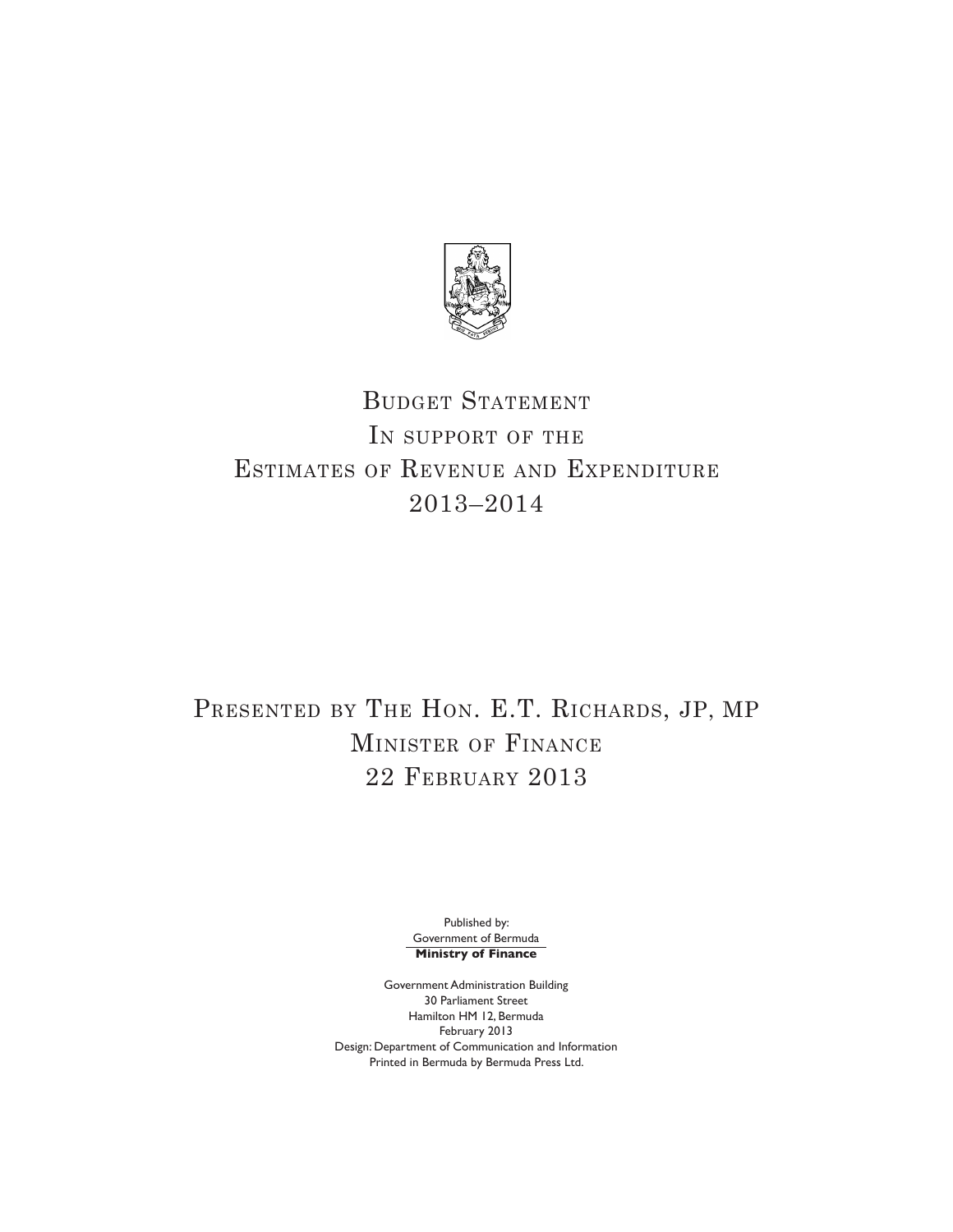## **INTRODUCTION**

#### **Mr. Speaker and Honourable Members of the House of Assembly,**

On the occasion of my first Budget Statement as Minister of Finance, it is clear that Bermuda faces a daunting economic challenge in the months and years ahead. The Island is experiencing its fourth straight year of economic contraction. The Gross Domestic Product — the value of all goods and services produced in the economy — has shrunk by about10 per cent since 2007, meaning the economic pie shared by all Bermudians is getting smaller, with less to go around.

The Government,which the One Bermuda Alliance took over as a result of the election on 17 December 2012, is in the midst of recording its fifth straight year of Current Account deficits. That is like a family having more monthly expenses than monthly income. Yearto-year operating deficits have risen unchecked from a \$19 million surplus in 2008 to a projected \$247 million deficit in the upcoming fiscal year. This accelerating trend is unsustainable.

The operating deficits have compounded the alarming increase in our public debt, which has been growing significantly since 2005. At the end of the current fiscal year, debt, net of the Sinking Fund, will stand at \$1.469 billion — a very large number for a small population, which will take many years to pay down.

#### **Mr. Speaker,**

The signs of economic trouble have been clear for all to see: A retail sector that has seen shop closures, layoffs and pay cutbacks; a construction industry that has shed hundreds of jobs, a tourism industry that has downsized for the fewer customers flying to our shores, and an international business sector that has quietly shipped jobs to competing jurisdictions.

The human toll that these trends have inflicted is unprecedented. Although up-to-date, accurate statistics are not available — a result of the Island never having experienced mass unemployment until now — we know that thousands of Bermudians are unemployed and that more are "under-employed", earning less than before. There is evidence that hundreds of mortgages are in arrears, meaning that many people live in fear of losing their homes.

The distress these negative economic forces inflict on individuals and families every day is intense and unrelenting. It is this pain that the Government's plans and actions ultimately aim to relieve.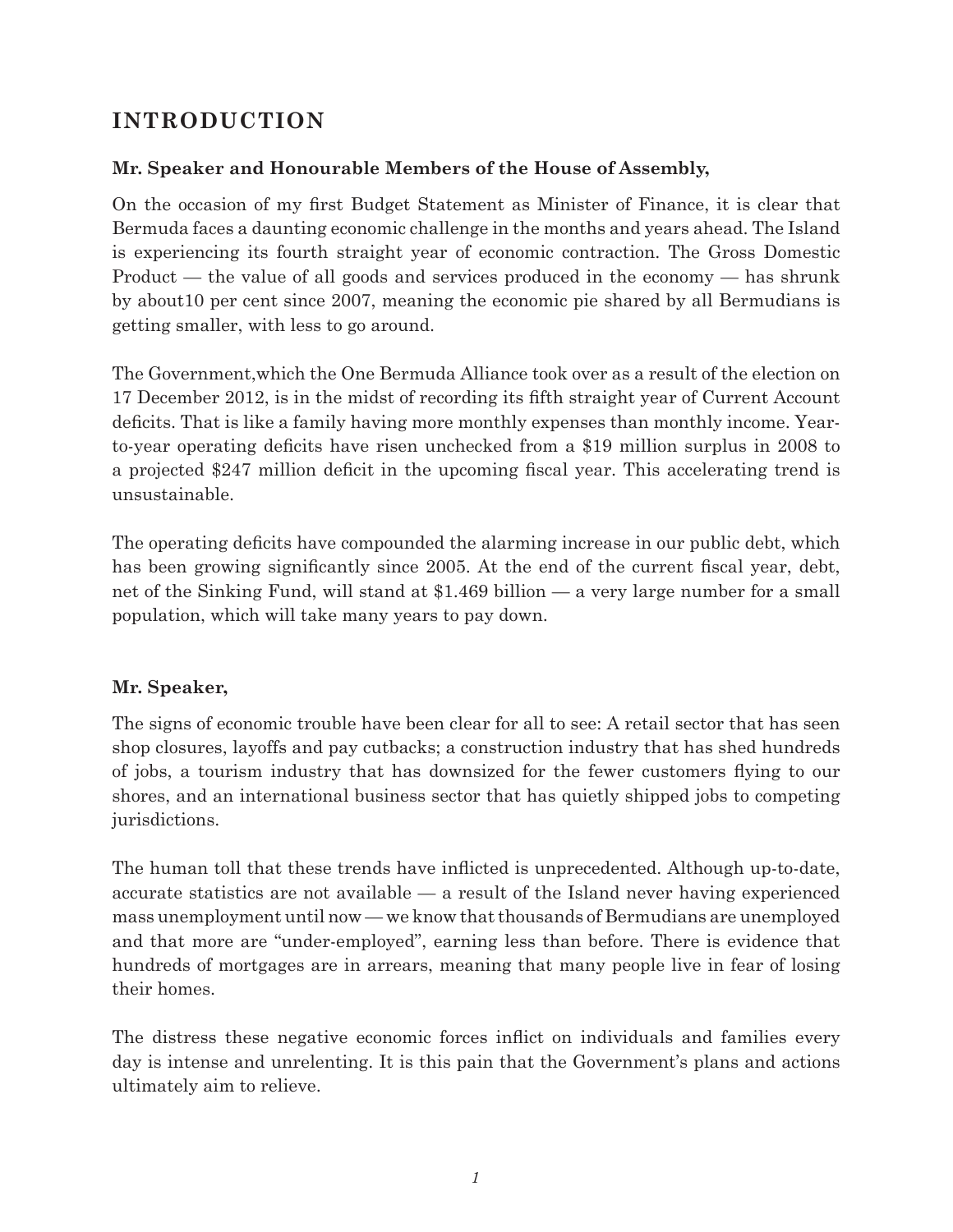#### **Mr. Speaker,**

Bermuda is facing one of the most serious challenges in its long history. The economic foundations of the Island, which enable us to live our daily lives, must be strengthened and better protected. The OBA Government understands the scope and scale of the challenge and what needs to be done. Our goal is to create an economy that works for everyone; to lay a new foundation for broad-based prosperity.

To achieve that, we will follow a year-to-year, two-track strategy that strikes a balance between responsible growth and disciplined financial management.

The first track will implement specific pro-growth economic policies to stimulate muchneeded foreign investment, restore confidence in the Island as a place to do business and create new jobs.

The second track will eliminate wasteful government spending, thereby reducing our national debt over time.

#### **Mr. Speaker,**

The way out of this situation will not be easy, nor will it happen overnight. It will take time to implement solutions that work for the greater good. It will take time to revamp structures that inhibit our ability to operate efficiently and effectively. And it will take time to reverse trends and trajectories locked in place by past practices. Our borrowing requirements for the coming year, for example, will reflect the situation we inherited on 17 December 2012 as Bermuda's new government.

On this point it is with a heavy heart and a profound sense of frustration that I project an overall operating deficit and Public Sector Borrowing Requirement (PSBR) of \$331 million for the fiscal year 2013/14. This is a staggering amount that is the result of weak projected revenues and a spending momentum that will take time to change, like a great ship that is slow to answer the helm.

#### **Mr. Speaker,**

The projected borrowing requirement over the next year underscores the seriousness of the situation we face. Bermuda will need patience and the strongest commitment to changing the way we go about our business. The Government cannot do it alone. It will take new levels of cooperation and teamwork from Bermudians in every sphere.

The revival of the Bermuda economy is something we can and must all work for together. My colleagues and I see it as an opportunity to build a new unity within Bermuda; a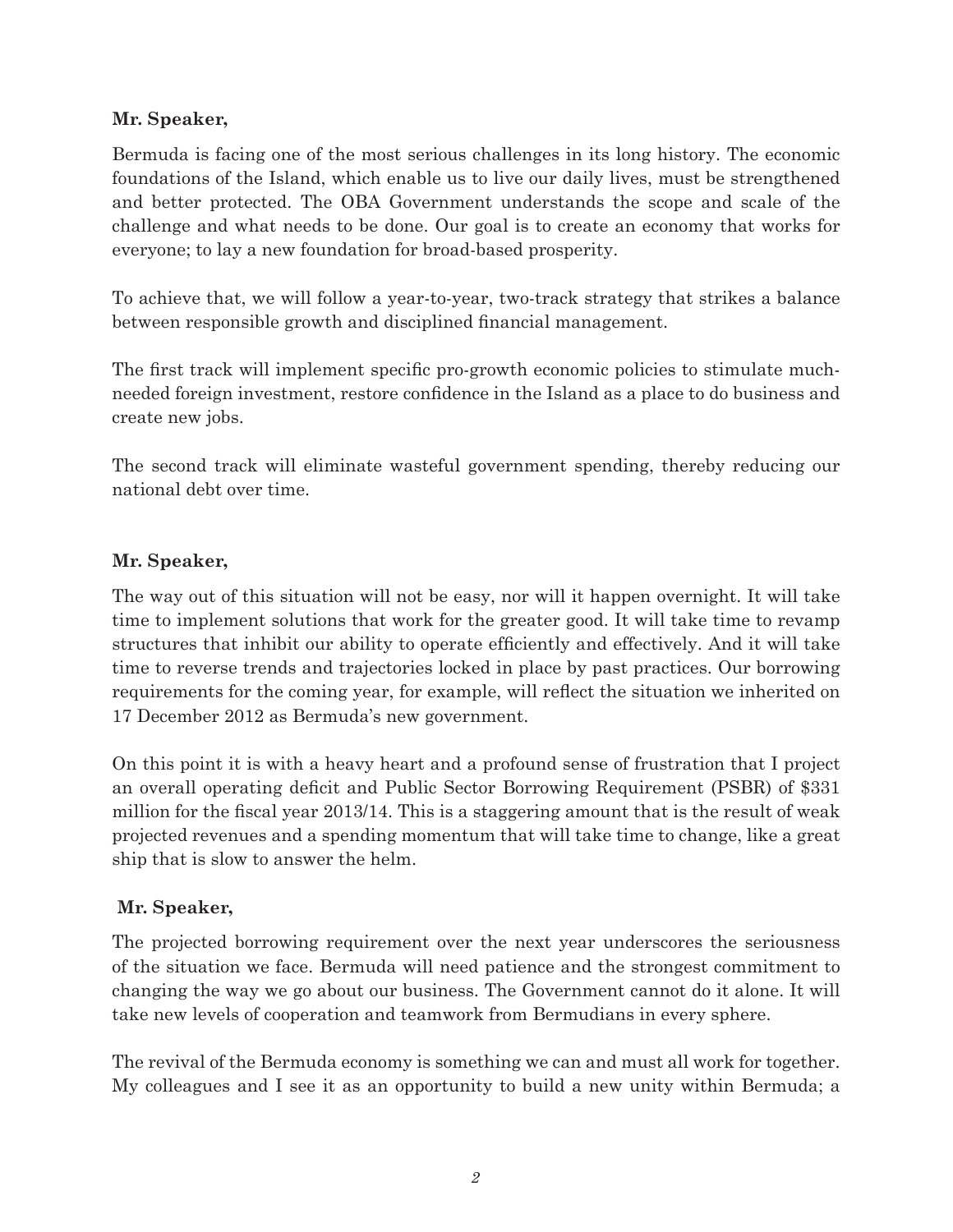unity based on the prospect and realization of national progress in which we all can share; progress anchored to principles of fairness, responsibility and inclusion; progress driven by a sense of shared sacrifice and destiny.

The Government will take the lead in encouraging new levels of trust and cooperation among Bermudians across all sectors of our community. We will do it through consultation, transparency and plain speaking; building from the understanding that we are all in this together.

That is our starting point as we begin the important work to recover, rebuild and restore the promise of Bermuda.

## **THE GLOBAL ECONOMY**

#### **Mr. Speaker,**

Bermuda's economy is essentially a trading economy, one that trades with the rest of the world mainly in financial services. Therefore, any analysis of Bermuda's future prospects must take into account the economic environment in which it trades: i.e. the



global economy. Even though there are many countries in the global economy it is dominated by the United States, China and the European Union. As our principal trading partner, the state of the USA is crucial to our future.

Figure 1 shows the growth trends firstly of Industrial Production and below that, GDP since 2000. The periods of recession are clearly shown by the shaded areas. Since emerging from the "Great Recession" the US

economy has shown muted growth but does not appear to be in imminent danger of returning to negative growth. The principal risk factor continues to be fiscal deadlock in Washington DC.

China has been the sole growth source during the global economic calamity as it never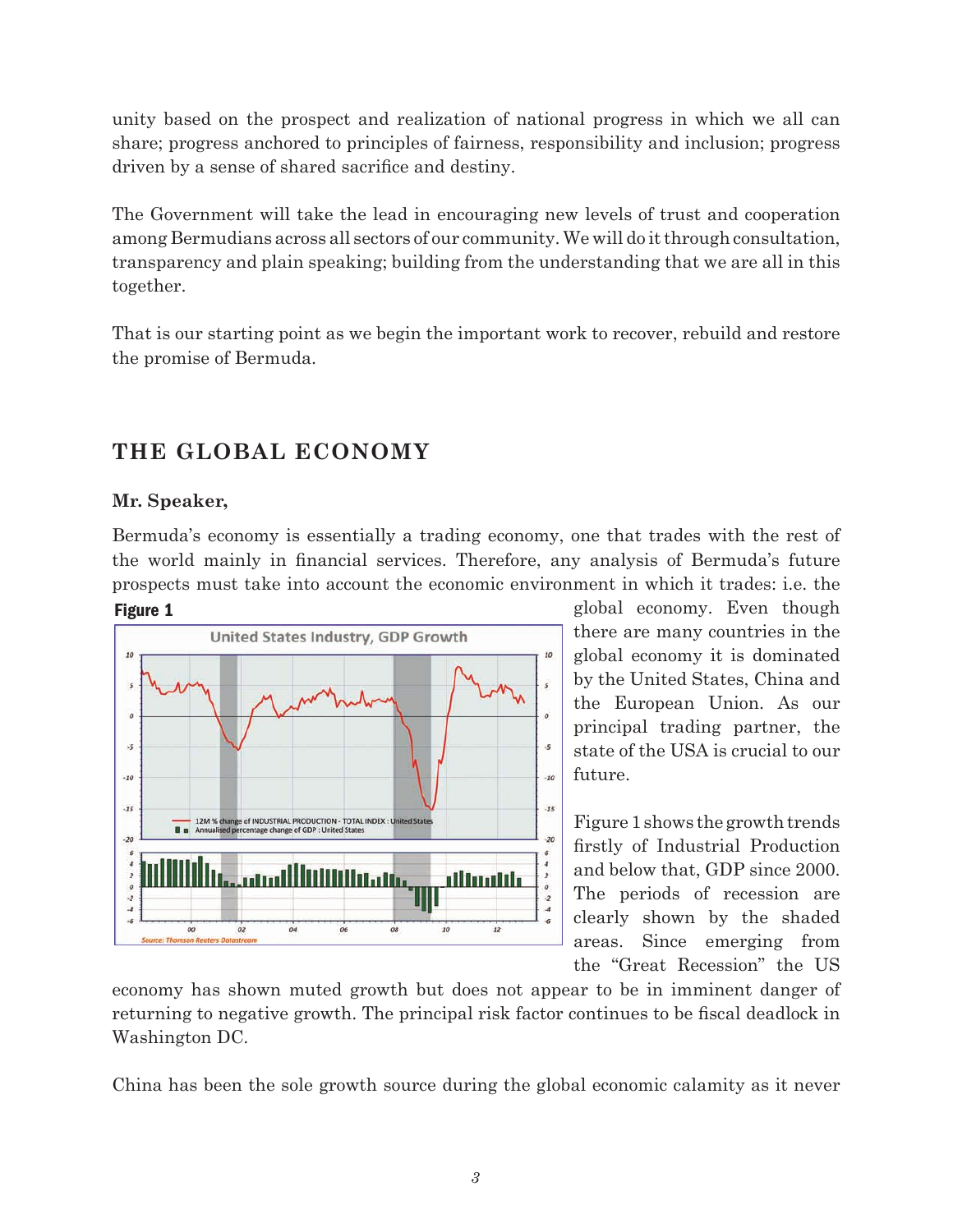went into recession during the period, and although the Chinese economy has cooled in recent quarters, there is no legitimate cause for fear of recession.

#### **Mr. Speaker,**

Europe, on the other hand, has not been able to recover as well as the other major economic blocs. Figure 2 shows the European Union slipping into recession once again. This is where the pressure on Bermuda will come from. Faltering economic fortunes in Europe



are likely to increase pressure on their national budget deficits thus ratcheting up the search for easy scapegoats like offshore domiciles, including Bermuda.

We face an environment of constantly shifting regulatory goal posts. The Bermuda government will continue to be ever vigilant against such threats to our reputation and our ability to freely trade with nations of the world.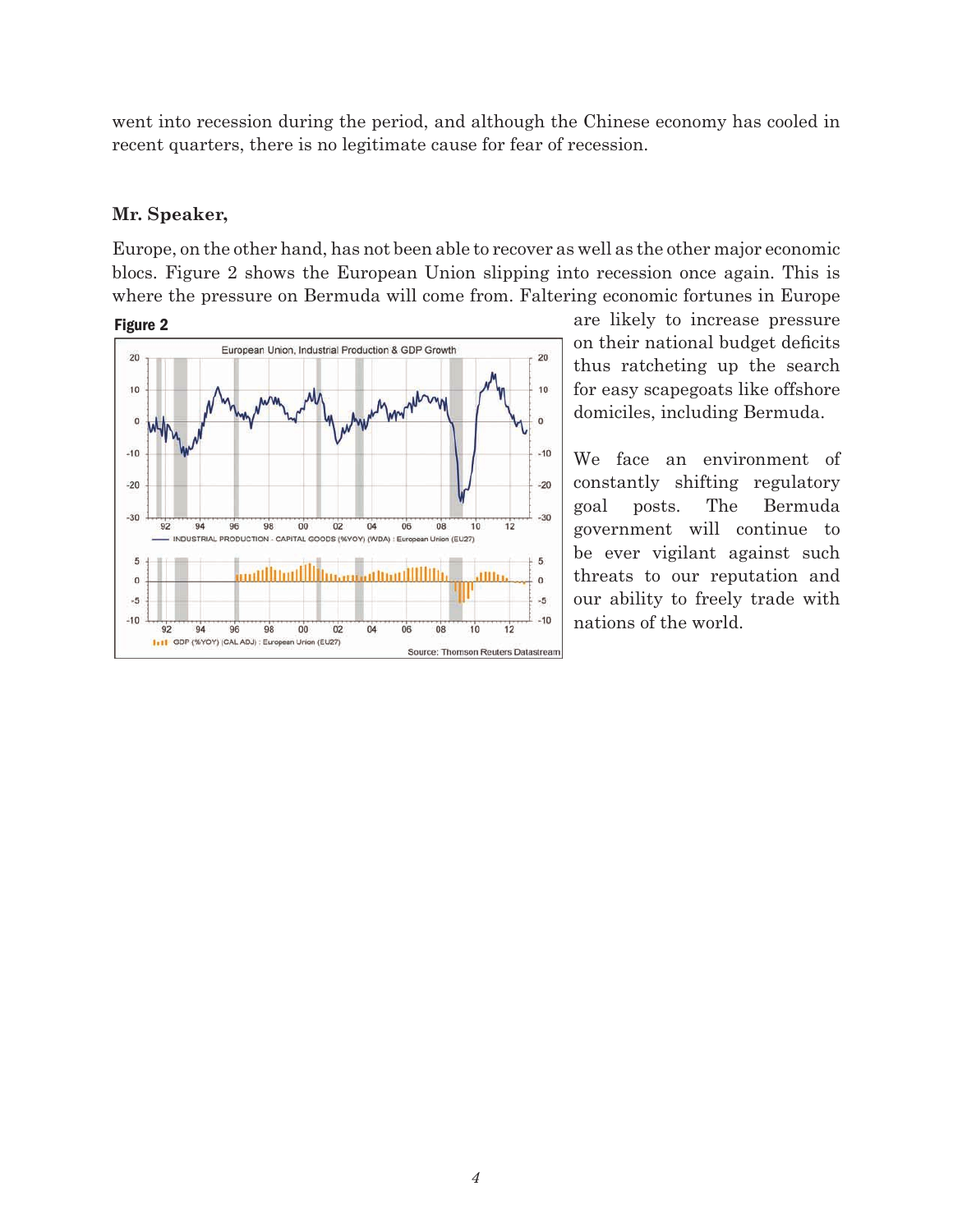## **THE BERMUDA ECONOMY**

#### **Mr. Speaker,**

The Bermudian economy continues to struggle, official figures showing a recession for three consecutive years**,** as illustrated in Figure 3. Due to the unavailability of economic

#### Figure 3



#### Figure 4



data, the graph ends in 2011 but anecdotal evidence gives one no expectation that 2012 produced anything other than economic contraction. That would make it a four year recession.

This conclusion is reinforced by employment data shown in Figure 4, where there has been a steady decline in the workforce, in total, as well as the Bermudian workforce. It is the stark contrast between Bermudian economic data and the improving data from our trading partners like the USA and Canada that led analysts to the firm conclusion that Bermuda's prolonged recession was due to structural Bermudian issues, issues that we are compelled to address ourselves.

While the number of new companies being formed in Bermuda has experienced a moderate decline in 2012, anecdotal evidence indicates the economy is still shedding jobs. The invention of "reinsurance sidecars" has enabled that sector to effectively increase capacity without substantially increasing staffing levels. This is but one of the reasons that our flagship industry has continued to return solid results to their shareholders without making a significant impact on job growth in Bermuda.

December 2012 numbers for Retail Sales reconfirm the negative trend. Retail Sales by volume were down by 3.7 per cent from a year earlier, the fifth consecutive monthly decline. Retail Sales for Building Materials plunged an incredible 33.5 per cent. The near completion of the new hospital wing's outer shell was a major factor, but it demonstrates the overall weakness of the sector.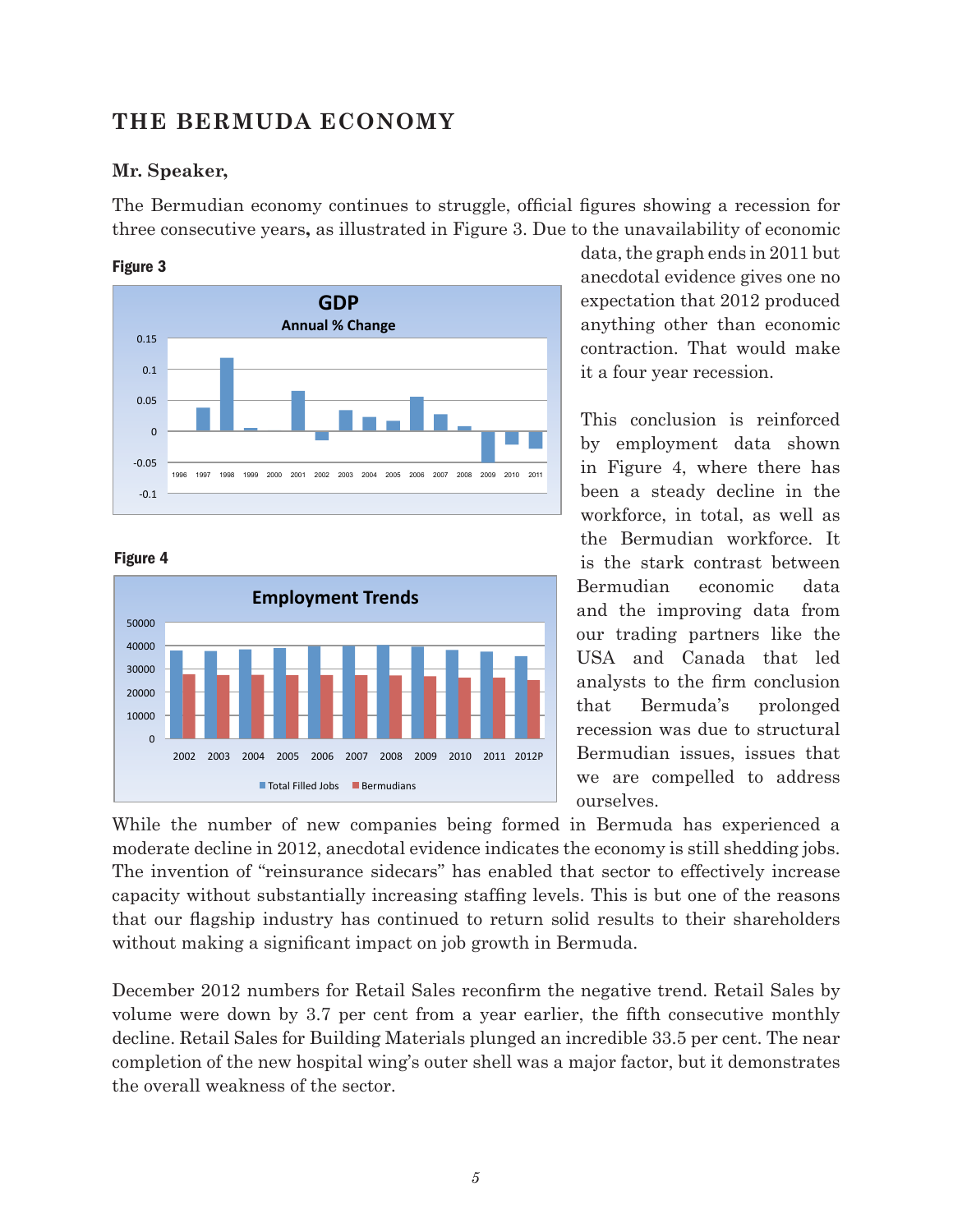#### **Mr. Speaker,**

Visitor arrivals continued to be dominated by lower spending cruise travellers. In 2012 higher spending air arrivals were around the previous year's levels. Cruise arrivals are due to increase this year with the arrival of the *Breakaway* class ship that can accommodate over 4,000 passengers.

These conditions underpin this Government's intense focus on enacting policies that will increase the number of potential employers on the Island, the demand for labour and policies that will reduce the marginal cost of employing a Bermudian.

Some observers have accused the OBA approach to the economic problems of today as being, "Too big business friendly." Such comments speak to a profound lack of understanding of the economic realities of today's Bermuda. Clearly, today's economy is in these dire straits because a different approach was taken. It is worth reiterating the simple fact that only an employer can create a job. And a job is the best social programme ever invented. As a government, the choice is simple, we either employ everybody who wants to work but doesn't have a job, or we make it easier, cheaper and more attractive for businesses based in Bermuda to employ more people. The first option would bankrupt the Government, the second option leads to a more sustainable path. We choose the sustainable option.

#### **Mr. Speaker,**

In the Bermudian economy there are two types of businesses: foreign exchange earners and foreign exchange users. Businesses that earn foreign exchange for the Island are our most valuable national economic assets. It is these earners of foreign exchange that are the pumps that infuse money throughout the economy. Other businesses use that money to employ other people and provide residents with goods and services. Resident consumers use that same money to live. However, without the foreign exchange earners they would not be able to fulfill that function. Ultimately all jobs in Bermuda are derived from these primary foreign exchange earning businesses.

Therefore, it is a moral imperative for the Government of Bermuda to encourage and assist these primary foreign exchange earning enterprises which provide the funding for its citizens to have opportunities of employment, home ownership, education, healthcare and a good standard of living.

For many decades Bermudians have taken such enterprises for granted, concentrating instead on getting a bigger piece of the pie. But after four consecutive years of contraction, with the loss of jobs, opportunity, savings and homes, we can no longer think like that. The pie is shrinking and we must start expanding it again. Those who still harp on the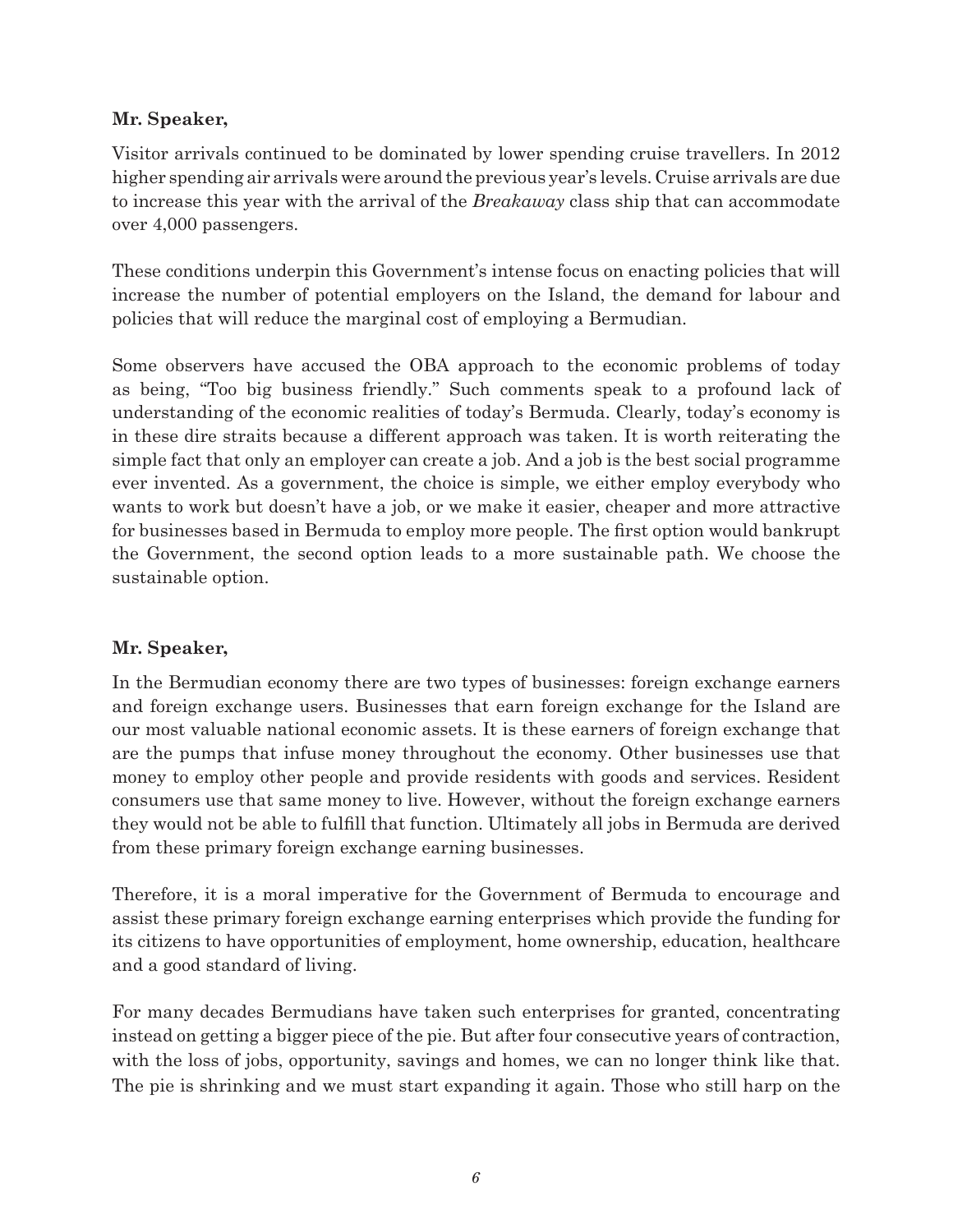struggle between "Us and Them", should have realized by now that there is no us and them, there's only us and us. The data shows that divisiveness only succeeds in shrinking the pie. The "have nots" always suffer the most when the pie is shrinking. The fortunes of all people who call this island home are tightly interlocked: we all rise and fall together.

This government understands the linkages that bind this economy together and we will do everything within our power to create jobs for Bermudians by improving the environment for entrepreneurial activities in Bermuda so that job creators can do what they do best:- take risks to seize market opportunities, thereby creating employment as a by-product. That's how jobs are created.

## **THE BUDGET**

#### **Mr. Speaker,**

The headline numbers projected for fiscal 2013/14 are as follows:

|                            | \$000      |
|----------------------------|------------|
| <b>Total Revenues</b>      | 871,199    |
| Total Current Expenditures | 983,883    |
| Debt Service               | 134,300    |
| Current Account Deficit    | (246, 984) |
| Capital Expenditure        | 84,609     |
| Overall Deficit (PSBR)     | (331,593)  |

#### **Mr. Speaker,**

The revenue estimate for 2013/14 is \$871.2 million, 4 per cent lower than the original estimate for the previous year.

The most significant decline has been in the Customs Duty yield which has decreased by \$25 million or 12.5 per cent compared to the previous year. The weakening economy is the main factor. The other factors are the continuing Customs Duty concessions being granted for the redevelopment of the King Edward VII Memorial Hospital and to the hotel, restaurant and retail sectors which will reduce the Customs Duty yield in 2013/14.

Also the payroll tax concessions for the hotel, restaurant and retail sectors will be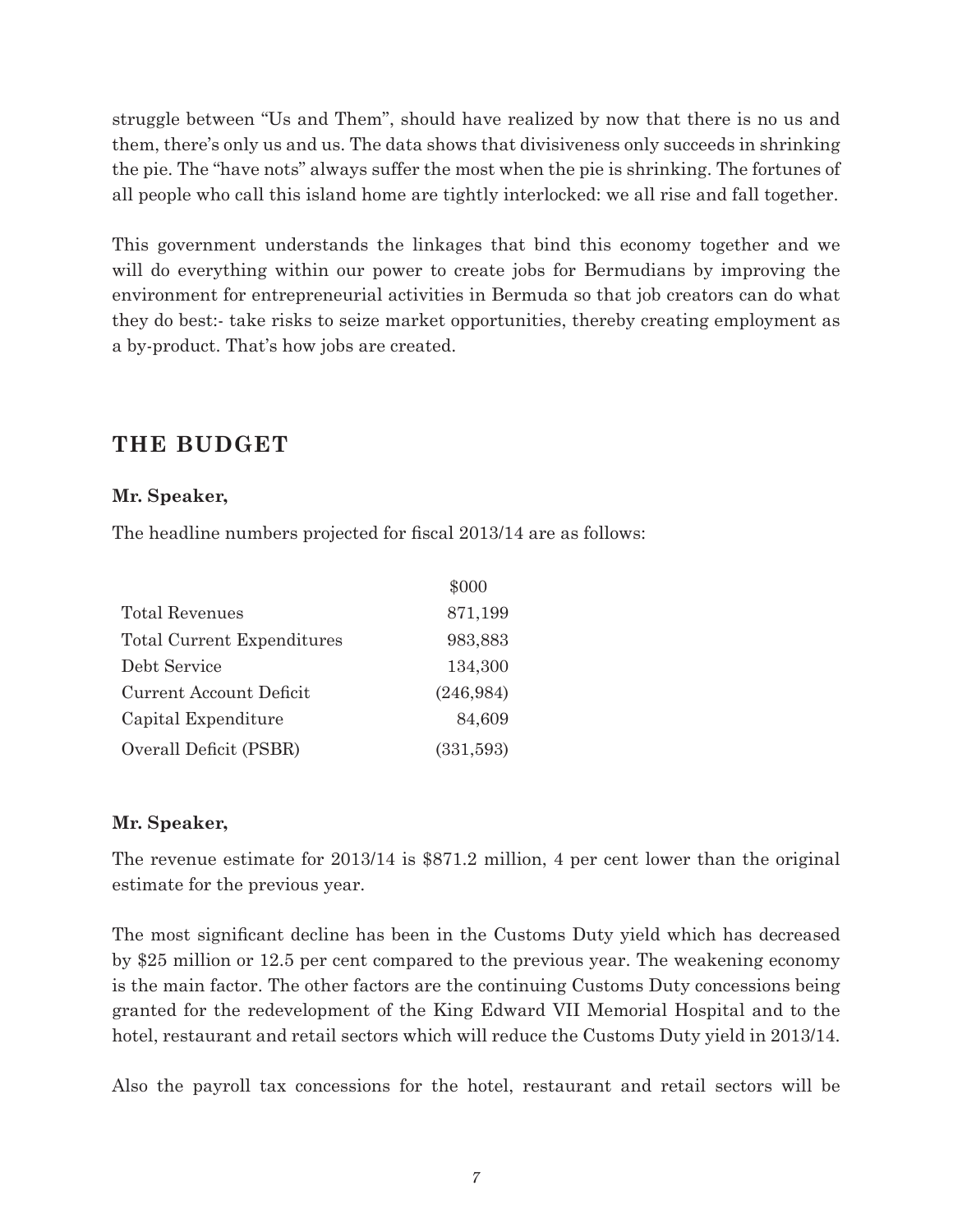extended which have reduced the projected payroll tax yield in 2013/14 by an estimated \$21 million.

As the overall Bermudian economy remains stagnant-to-weak, and particularly from the lackluster trends exhibited in the current fiscal year where the PSBR was \$42 million larger than forecast, we are unable to forecast anything other than weak revenue projections for 2013/14. We are, however, hopeful that the measures we have already taken and those that we plan to take as the fiscal year unfolds will have a positive effect on economic growth and job creation, thereby rendering higher revenues than forecast here. We are hopeful; but prudence demands that a National Budget must be based on "Expected" cash flows as opposed to hoped for results.

#### **Mr. Speaker,**

Insofar as expected expenses are concerned we have cut back most Ministries' cash requests by significant amounts during the budgeting process but have not had the time to really come to grips with cost structures within the Government. Moreover, with 71 Departments, the organizational structure of the Government is unnecessarily cumbersome, a complexity that generates excess expense. These and other related issues are matters the SAGE Commission will look into.

Capital expenditures for the coming fiscal year are glaring examples of spending momentum carried over from the previous administration. The new Government has been locked into large capital expenses to remediate poor quality work done at Heritage Wharf at Dockyard; to make major repairs at Tynes Bay and to complete the Aquatic Centre.

Heritage Wharf deserves special mention as the poster child for government bungling and waste. Not only was this project hugely over budget, it was not built to the required specifications and therefore did not survive the first hurricane intact. Now the new Government is forced to spend millions of scarce dollars to make repairs in time for the cruise ship season in April 2013.

Like Heritage Wharf, this budget is groaning under the weight of economic decisions of the former administration, the consequences of which we have inherited and have carried forward through to the coming year. They say, "Rome was not built in a day," and I would add that neither can it be cleaned up in three months or a year.

But the journey back to credibility starts now, and it starts with transparency. This budget contains no artificial, unexplained revenue projections, neither does it try to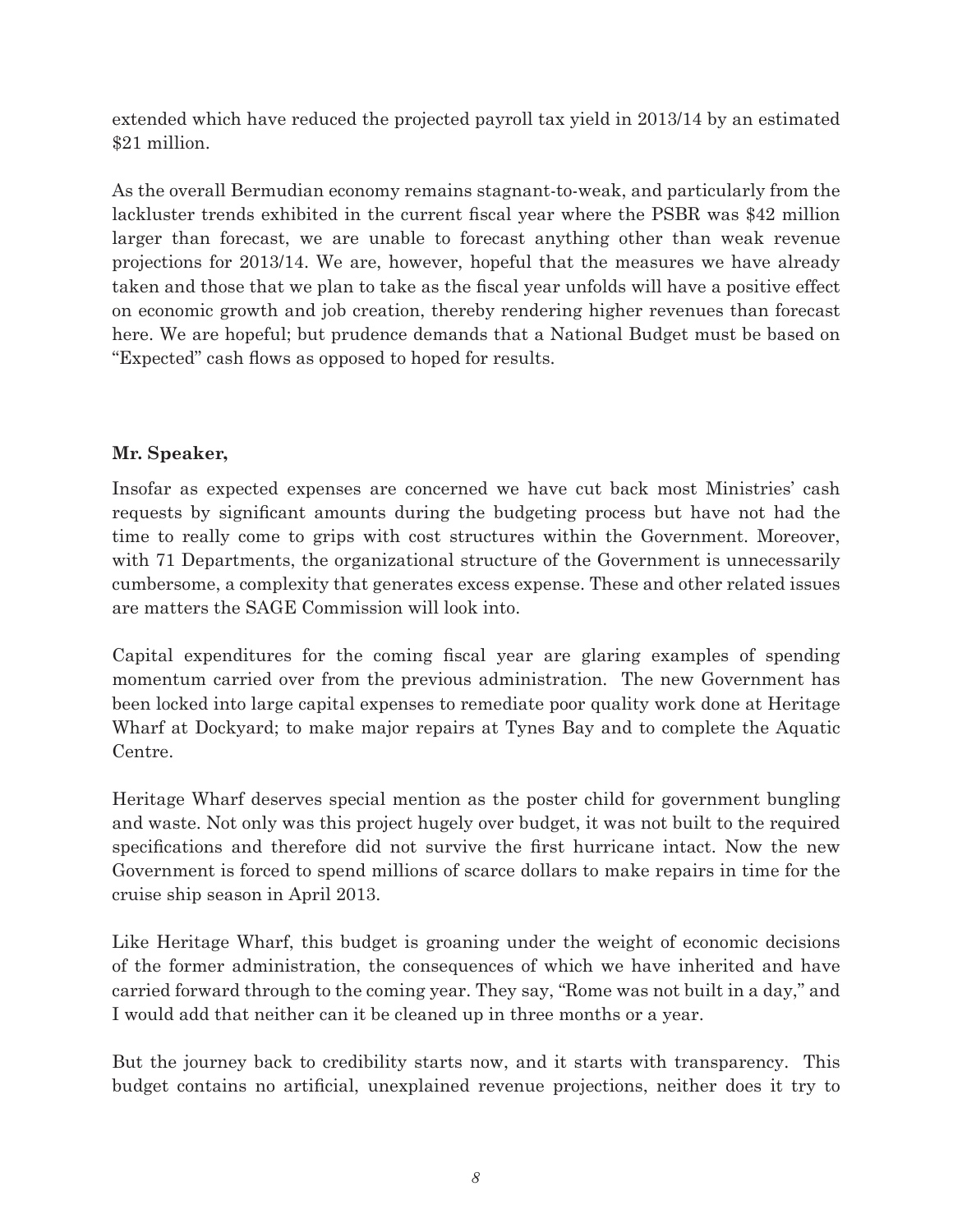use sleight of hand to make the cost of debt service appear less than it really is. This Government gives it to Bermudians straight, irrespective of whether the news is good or bad.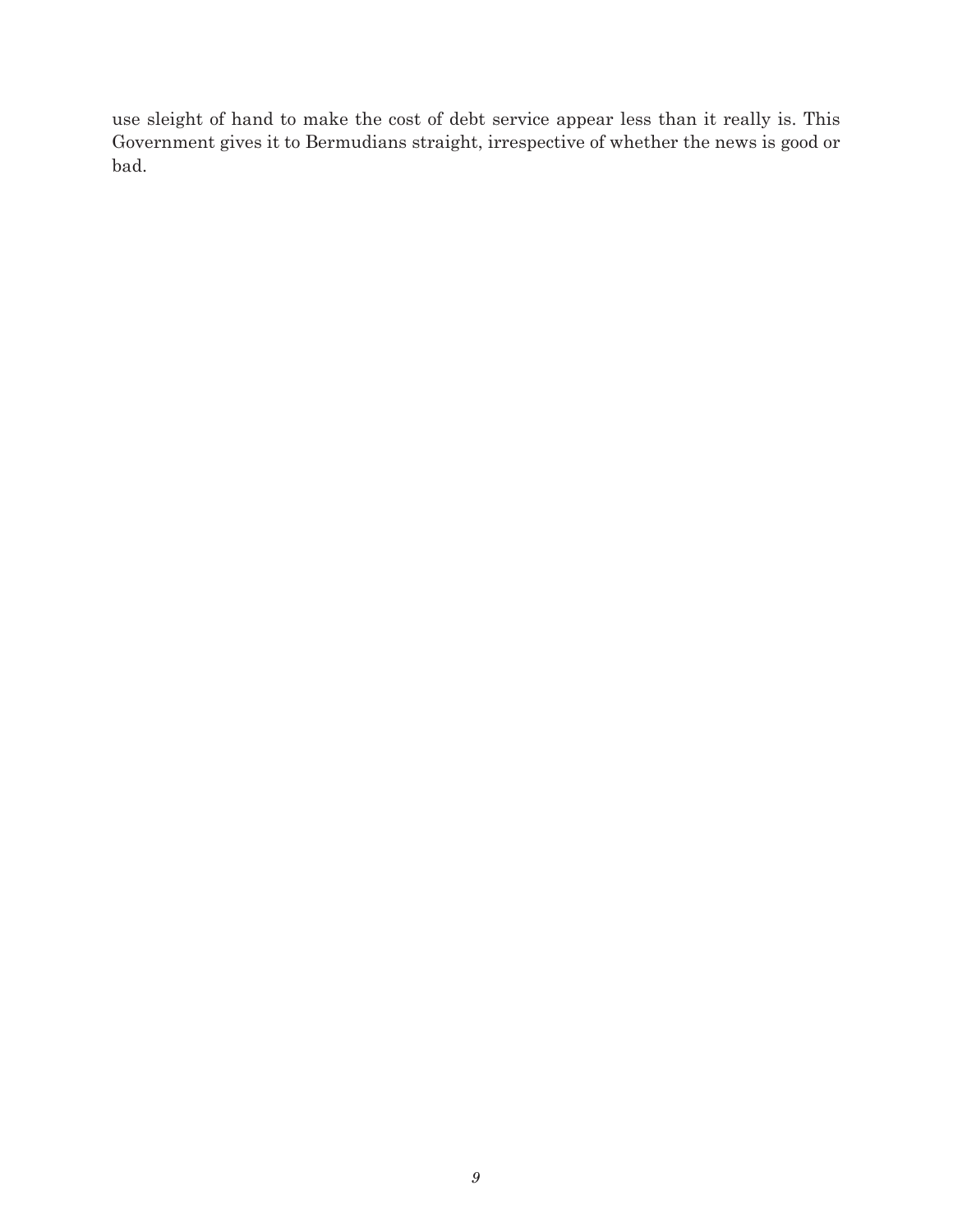## **MEDIUM TERM ECONOMIC DEBT GLIDE PATH**

#### **Mr. Speaker,**

It is high time for the Government of Bermuda to be real about debt. Overall deficit spending by the Government started in the year 2003 and this has annually accumulated in an ever rising profile of public debt right up to the present time. The rise in debt, which has been exponential, is unsustainable. To redress this situation the new Government has laid down a debt management plan, or a Medium Term Debt Glide Path.

Bermudians should understand that as long as the Government runs an overall deficit (on the modified cash basis used in budgeting) debt will rise. So, in order to reduce public debt Government must first stop running annual operating deficits, and start running cash surpluses which, when applied to the debt, will reduce it.

The Government has been running large deficits over the last few years and this upcoming year represents one of the worst years of deficit spending. This Government recognizes that it will take time and changes in policy to actually start paying down the debt. Figure



5 shows three scenarios: the Base Case, the Worst Case and the Best Case. All scenarios are possible but the Base Case is the scenario that Government thinks is the most probable.

The most noteworthy of the scenarios is the Worst Case because it merely extrapolates the current real life deficit and debt trends. In other words if we do nothing and economic

conditions remain as they are now, Bermuda is forecast to have a public debt of about \$4 billion in five years. Debt service is forecast to be in the area of \$300 million per year, making it by far the largest Government "department." After paying debt service and salaries there would be little left for anything else.

The Base Case scenario shows debt continuing to rise to just over \$2 billion and declining thereafter. The Best Case sees debt rolling over faster and being somewhat lower after five years. Again, we are working toward and hoping for the Best Case but the highest probability scenario: i.e. the expected case is the Base Case.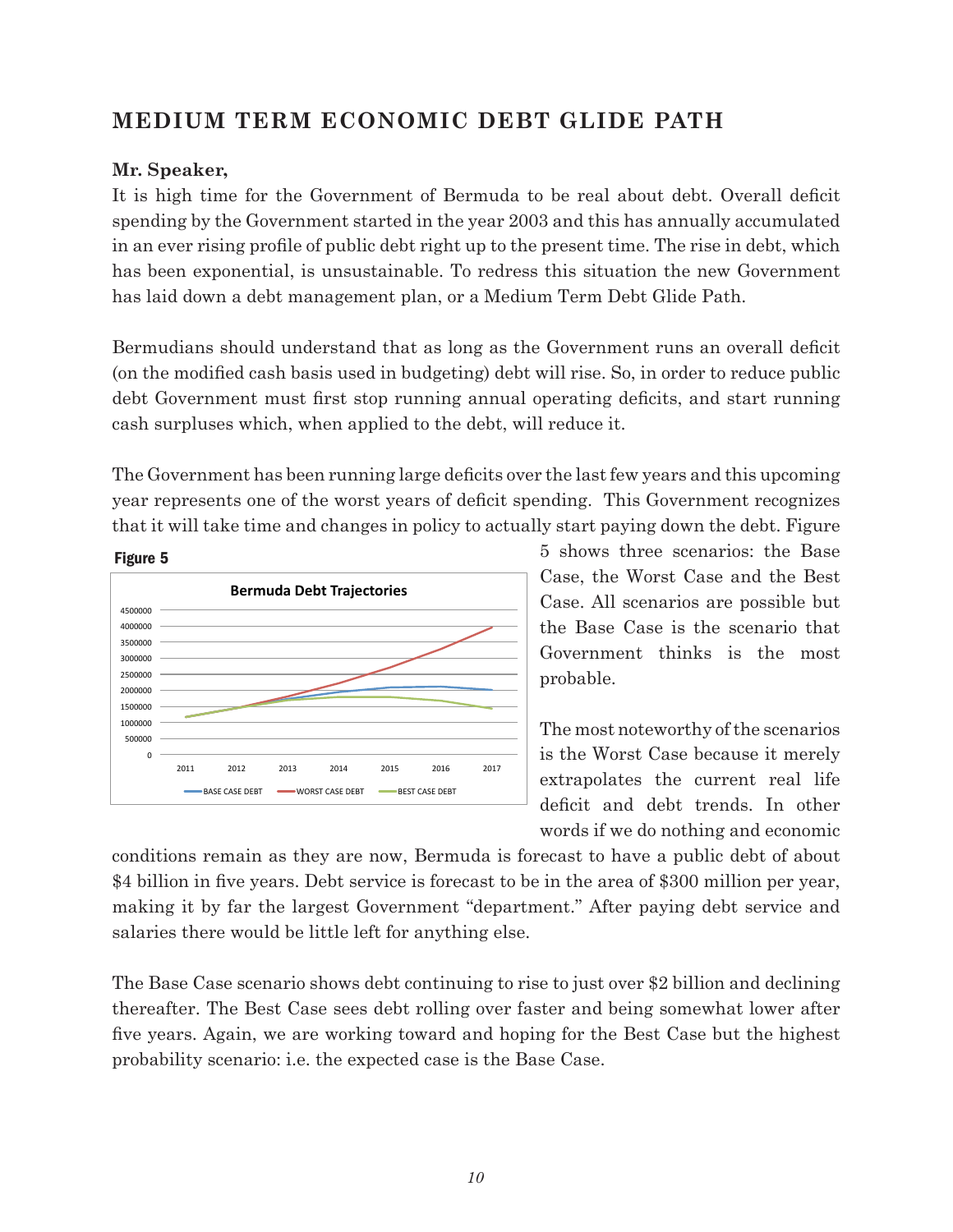#### **Mr. Speaker,**

This is a very sobering chart and should explode anybody's notion that this debt situation can be solved overnight. However, what it does show is that a growing economy coupled with continuous cost containment on the part of Government will eventually wrestle this debt beast down to more manageable levels.

Part of this management programme is to set up debt related targets, or rules, that are appropriate for an economy the size of Bermuda's. The IMF has a set of criteria of maximum acceptable Debt/GDP levels for small economies: the low target equals 20 per cent, with the high target being 40 per cent. We are currently under that 40 per cent mark but will blow straight through it over the next few years under the Worst Case scenario. The IMF also has a maximum level criterion for the Debt/Revenue ratio of 80 per cent. Currently we are well above that maximum. but we will work to comply with it over the medium term.

Moving Government off of its dependency on operating deficits requires medium term revenues to strengthen and costs squeezed out. Current weak revenues may improve as our efforts to revive the flagging economy through policy incentives and investment incentives take hold. On the cost side the SAGE Commission will soon start its work. Government will also formally commence negotiations with the relevant unions regarding reduction in staff compensation.

The overarching principle, insofar as cost reduction is concerned for this Government, is that of shared sacrifice. It is wrong to ask some people to sacrifice while others get off "scot free". Accordingly, Cabinet has led the way by example in cutting its own compensation. Others must also share the burden. Bermudians are fair people and the inclusion of all in the public sector is the only way for such action to be fair. The projections in Figure 5 do not include any specific presumed compensation reductions.

#### **Mr. Speaker,**

The concept of solvency for a government is not necessarily a matter of rigid rules. Solvency is the measure of an entity, a company or a government, to be able to meet its long term financial obligations. One thing is clear, and that is large countries are given much more latitude than small ones, and developed economies are similarly given more latitude than developing ones. Bermuda is highly developed but is undiversified and very small. All public sector jobs, and some private sector jobs too, depend on the Government remaining solvent. The fact that a Minister of Finance is even discussing solvency should send a message to Bermuda that we cannot continue as we are, i.e. along the Worst Case scenario path as shown in Figure 5. We must change.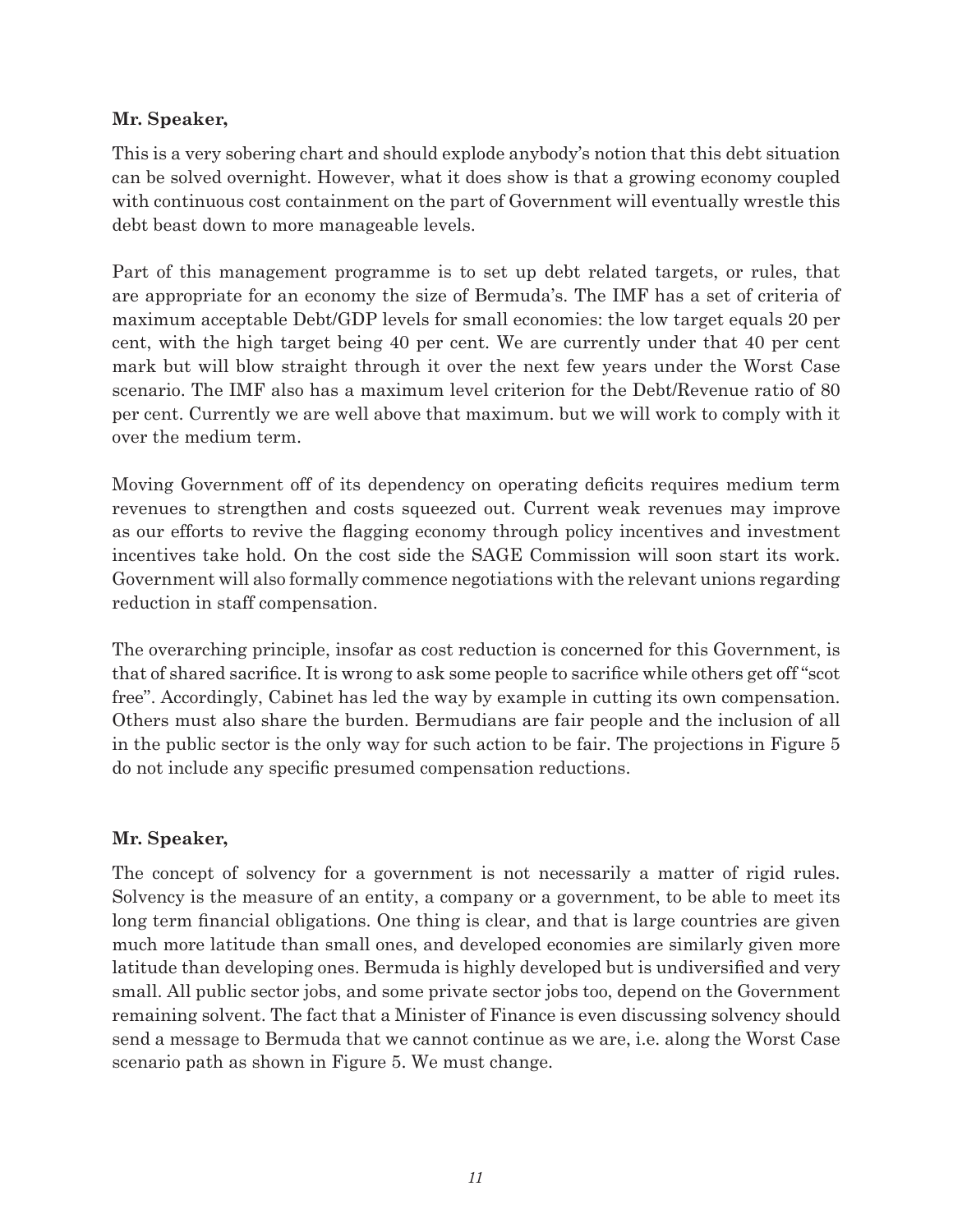This National Budget contains only the first steps of the changes required. There has not been enough time since this Cabinet was sworn in to make any more changes than we show here, but we are committed to making the changes in the Public Sector to make it sustainable in the eyes of Bermudians as well as the eyes of our foreign creditors, upon whom we rely.

## **DEBT CEILING**

#### **Mr. Speaker,**

Currently the authorized debt ceiling for the Government is \$1.45 billion. In view of the forecast operating deficit, not only for the year under consideration, but for those forecast in the medium term plan, this authorized ceiling must be raised.

It is the view of this Government that what has become the annual ritual of ratcheting up the debt ceiling gives the impression that there is indeed no debt management plan at all. This is a negative insofar as capital markets are concerned, the same entities we rely on to finance this debt.

Therefore, we will be laying legislation, for the approval by Parliament, to raise the authorized debt ceiling to \$2.5 billion. It is important to note that this only authorizes the limit of Government borrowing, it does not prescribe the actual amount of borrowing. We do not expect the borrowing requirement to take us to that level, but we want a level that is pragmatic, realistic and static. The only adjustment to this ceiling I would like to see is an eventual downward adjustment.

In conjunction with the new ceiling the Government commits to keep public debt at such a level that the net debt/GDP ratio does not exceed 38 per cent. Additionally, Government recognizes the desirability of achieving a net debt/revenue ratio that is below 80 per cent and a debt service cost/revenue ratio that is below 10 per cent. We will work toward reducing these ratios to such a level over the medium term.

## **NON TAX POLICIES TO PROMOTE JOB GROWTH**

#### **Mr. Speaker,**

For several years now it had been clear to most economic and financial analysts that Bermuda had become an uncompetitive player in its trading in services with the rest of the world. And since trading in services with the rest of the world is our primary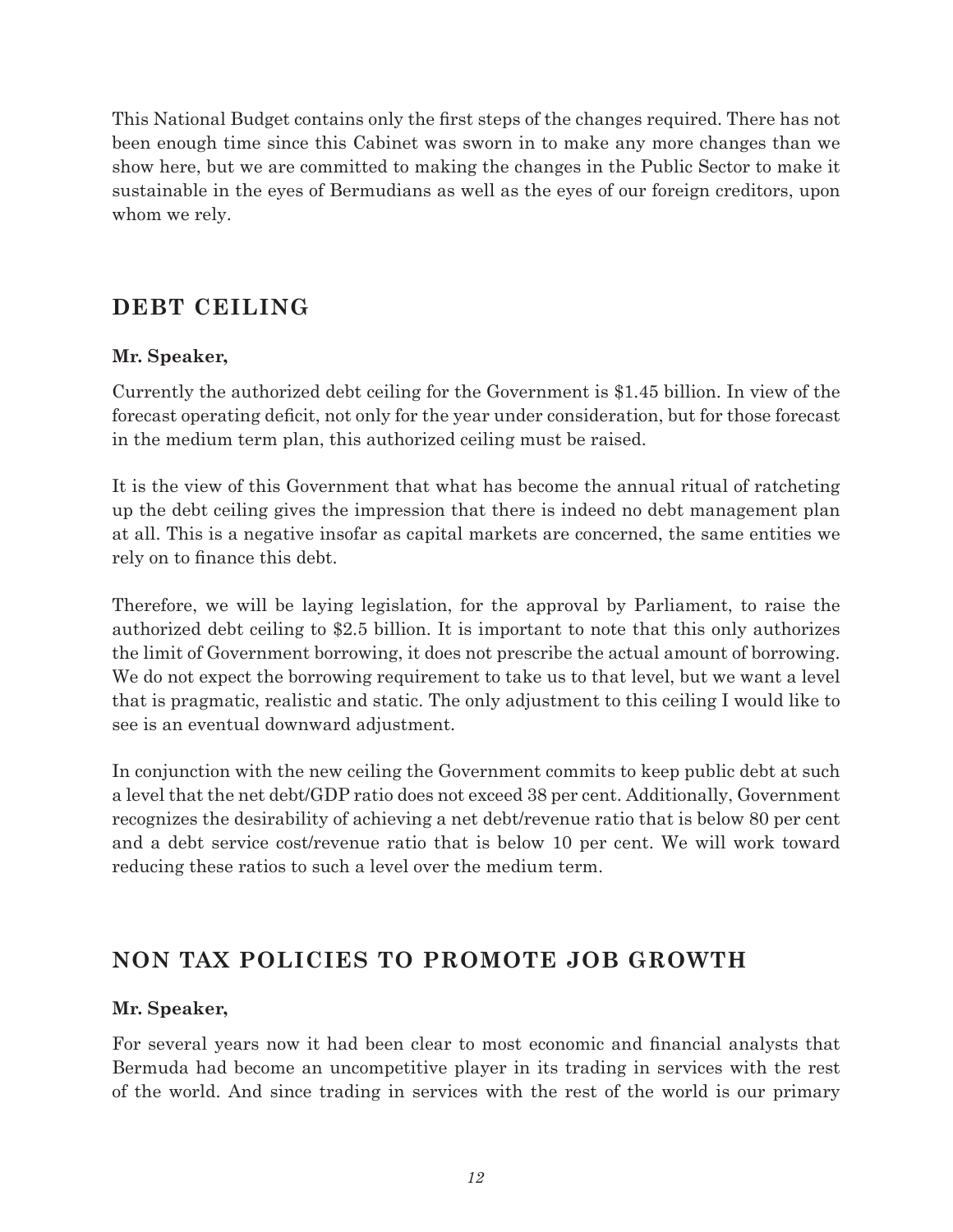business, this fact represents a huge problem. It is our lack of competitiveness that is causing our economy to contract. That contraction is causing the loss of jobs and the weakness in government revenues and the increase in public debt.

Competitiveness is not merely a function of cost, although cost is very important. Competitiveness is also a function of the quality of our services as well as speed of delivery. The latter two areas are issues that the Government can and should influence, because by doing so we can increase competitiveness and promote growth and jobs for Bermudians.

Regarding quality, we have the issue of intellectual capital. It was found that employers were not willing to bring non-Bermudian staff to Bermuda if they could only stay for six years. Company executives told us that there is a global competition for intellectual capital and that such people wouldn't come here if they had to be arbitrarily uprooted after six years. So this intellectual capital either left Bermuda, never to return, or wouldn't come here in the first place. Bermudian employees connected with that non-Bermudian intellectual capital often lost their jobs because of the exodus. Our economy was therefore robbed of their consumer spending and government revenue derived from that spending.

#### **Mr. Speaker,**

It was clear to this Government that term limits had the opposite effect on employment of Bermudians to what Bermudians had been told by the former government. Term limits turned out to be job killers for Bermudians instead of job savers. The statistical and anecdotal evidence support this assertion 100 per cent. The OBA didn't have access to all the facts before we became government and that's why we promised to suspend term limits pending a review of all the facts. Once in office, however, we reviewed the facts, as well as multiple legal opinions that the former government had at its disposal and ignored, and the case was clear. If we were going to be a Government that would be acting to improve Bermuda's competitiveness and create jobs for Bermudians, term limits had to go. We acted decisively, taking one first step to improve job opportunities for Bermudians.

#### **Mr. Speaker,**

The other component of competitiveness is speed of delivery. Speed is important because time is money. Government is in the process of speeding up approvals required for a wide range of circumstances: from work permits to planning approvals to company formation. The speeding up of these procedures will improve our competitiveness. In addition, Government has established a Cabinet Committee called the Economic Development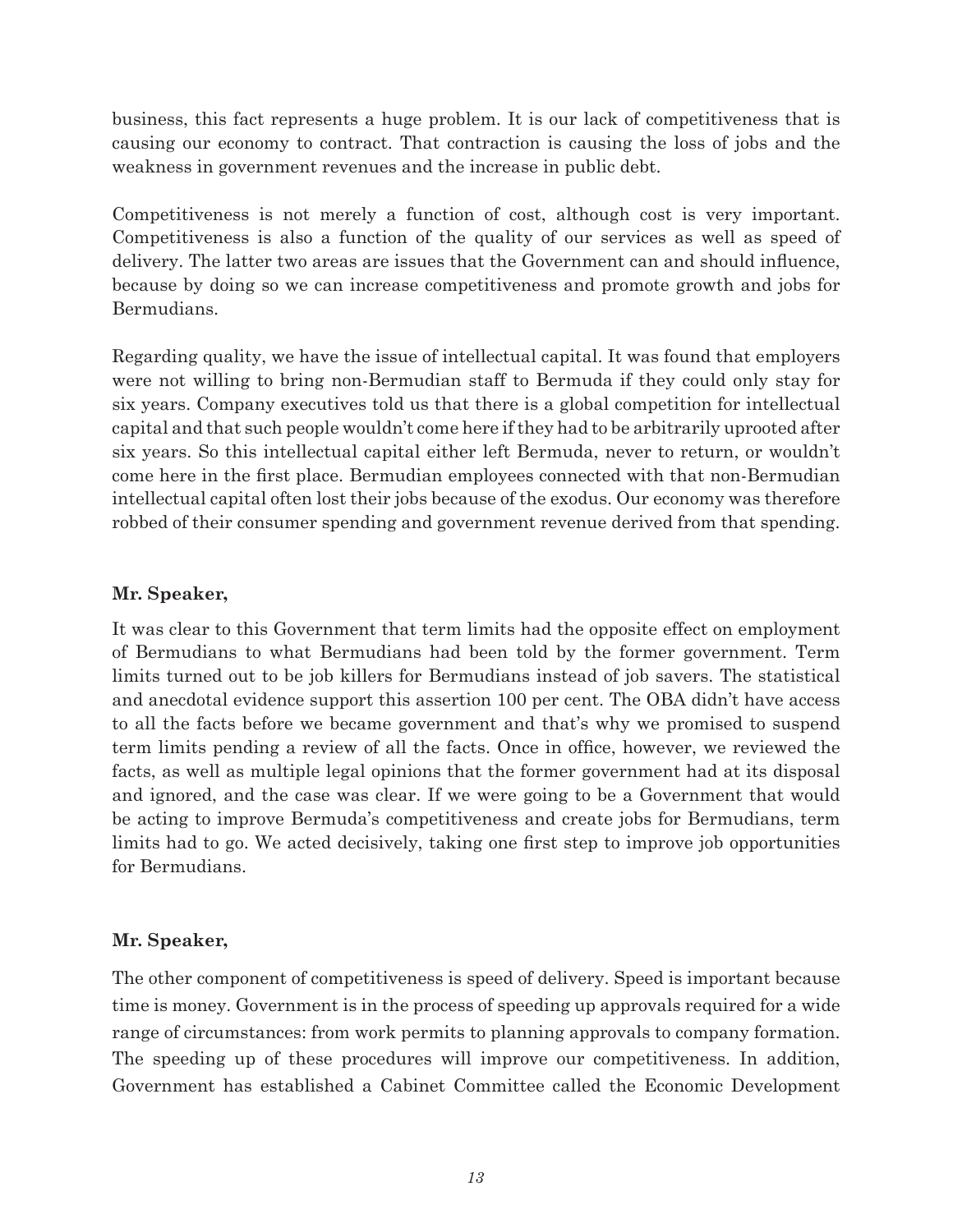Committee whose mandate is to compress the time taken to obtain the necessary approvals for direct inward investment into our island. To restart economic growth we are in urgent need of major flows of direct inward investment capital. Unwelcoming and bureaucratic procedures have reduced the flow of inward direct investment to virtually a trickle.

#### **Mr. Speaker,**

Government through the Ministry of Economic Development, has moved forward on the formation of the Bermuda Business Development Corporation (BBDC). The BBDC is a private public partnership that is intended to spearhead the promotion of Bermuda as a preferred domicile for a variety of international business activities, including reinsurance, asset management, trusts and fund administration. This involves organizing all the relevant stakeholders and formulating a coherent mission for the BBDC and strategies to achieve that mission.

This Ministry will play a crucial role in helping Bermuda to improve its quality of services to our international customers as well as increasing the speed of delivery thereby improving the island's competitiveness worldwide.

Small businesses provide goods and services locally but they also play an important role in determining Bermuda's competitiveness and by extension its future growth path. The Government, through the Bermuda Economic Development Corporation will continue to support Bermudian entrepreneurs in their quest for success.

#### **Mr. Speaker,**

As I mentioned earlier, one of the ways to turn around the trend of economic contraction is to encourage inward direct investment to the island. Crucial to this strategy is the encouragement and enabling of the construction of new resort hotels on island which will provide new construction jobs and ultimately new jobs in hospitality. However, before any building can start investors and financiers must be convinced that such projects represent compelling value propositions. This is the linchpin of every potential new hotel project, a value proposition that works. Government, through the Economic Development Cabinet Committee, is working to accelerate approvals and clear away red tape that would otherwise erode the value proposition for new hotel development.

This Government has embarked on these initiatives and will take any other necessary steps to stimulate economic growth through these non-tax policy driven initiatives.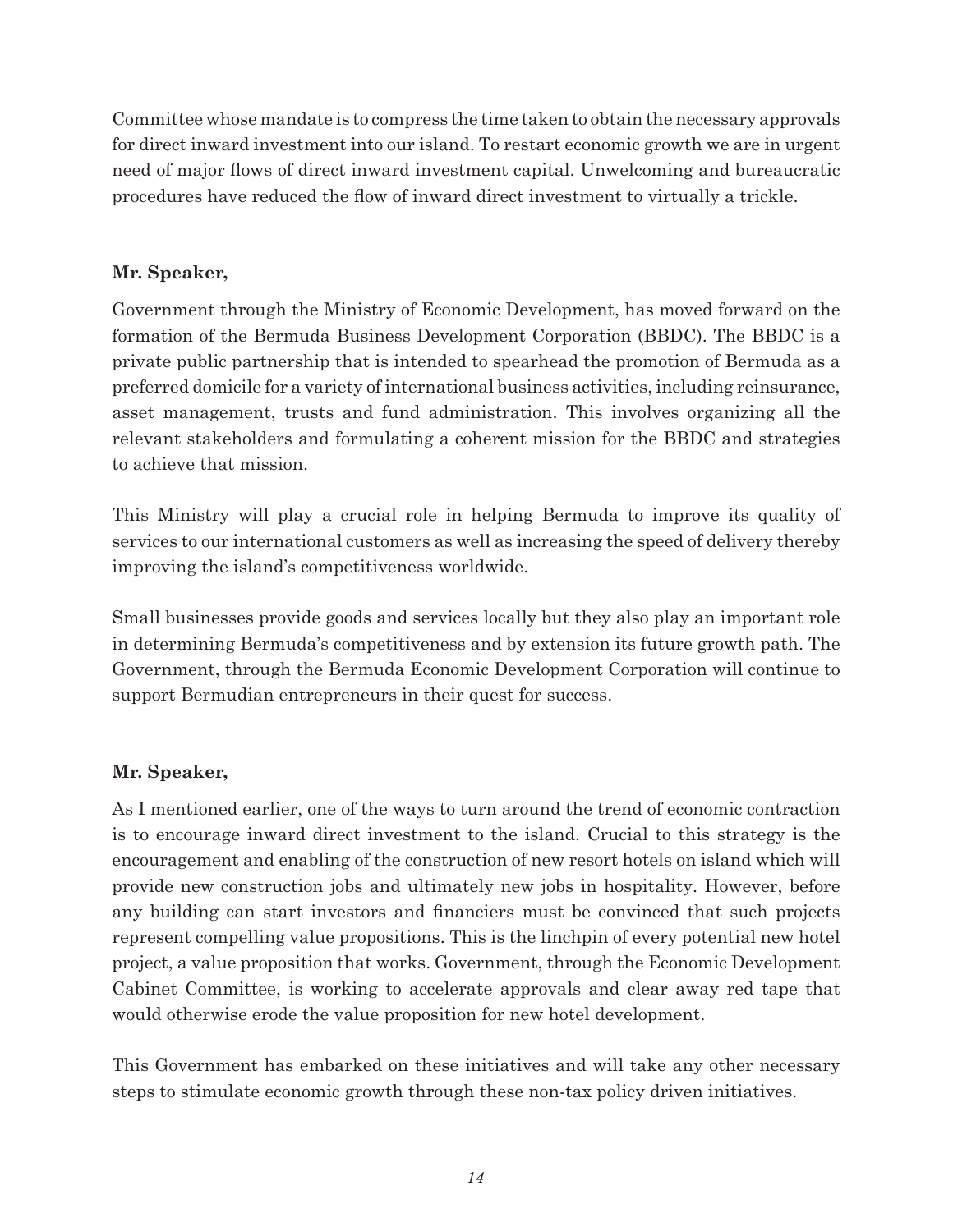## **TAX POLICIES TO PROMOTE GROWTH AND CREATE JOBS**

#### **Mr. Speaker,**

Government has found itself in the difficult position of, on the one hand, needing more revenue to pay for its operations and debt service, while on the other hand, not wanting to cripple the economy further with major tax increases. In this budget there are two tax initiatives which will have the effect of stimulating economic activity and employment.

The first, as per our election platform, is the two year payroll tax holiday for new Bermudian hiring. This tax holiday lowers the marginal cost to an employer for a new Bermudian hiring. I will remind Bermudians that only an employer can create a job. The payroll tax cost to the employer for any new Bermudian hire will be zero, although the portion of the tax normally deducted from the employee will take place as usual, like any other worker. This will be an incentive for employers to hire Bermudians. This tax holiday will not be available to employers for their existing Bermudian employees. The Tax Commissioner's Office will be set up to be watchful for those few unscrupulous employers who may wish to try to game the system.

Government expects this tax holiday to be, at the very least, revenue neutral as the effect of more Bermudians in the workforce will counteract the revenue lost from the tax holiday itself.

#### **Mr. Speaker,**

The second tax initiative relates to Licence Fees for non-Bermudians' purchase of Bermuda property. Currently, the Licence Fee is 25 per cent of the value of the property. It is proposed to cut this fee to 8 per cent for a period of 18 months, rising to 12.5 per cent thereafter. For condominiums, not used for tourism purposes, it is proposed to cut licence fees from 10 per cent to 6 per cent, increasing to 8 per cent in 18 months. For PRC holders it is proposed to reduce licence fees to 4 per cent, increasing to 6 per cent in 18 months.

#### **Mr. Speaker,**

This is a jobs programme, pure and simple. The lowering of licence fees as outlined will stimulate much needed inward direct investment into Bermuda. The purchase of a new house, particularly those at the highest echelons as represented here, is frequently accompanied by renovations or customization of some description. Local construction companies will be required to carry out such modifications, thereby increasing the demand for labour in that depressed sector. As these customizations will be varied in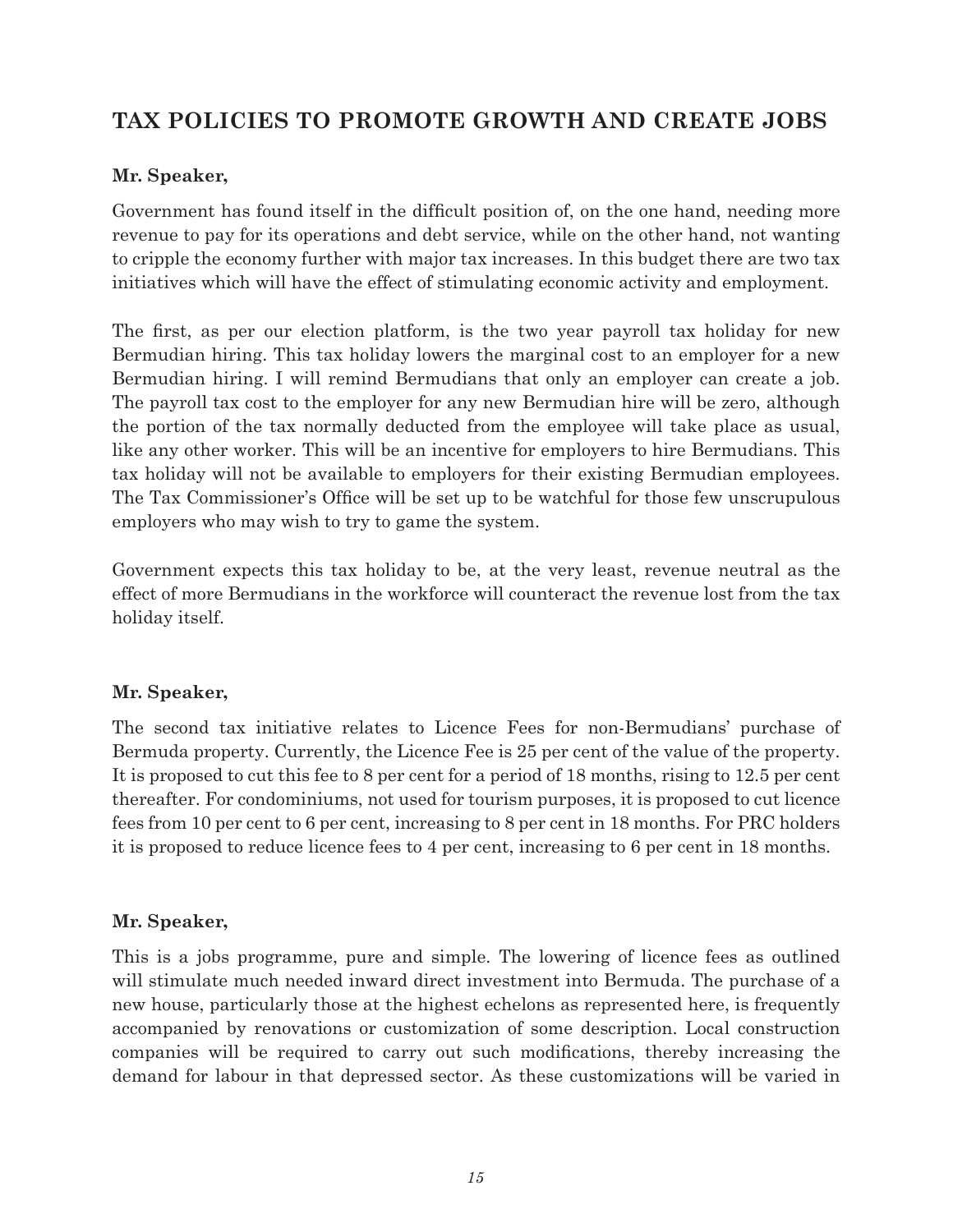scale and scope it should create opportunities for construction firms both large and small, thus creating a considerable diffusion of opportunity in the sector.

Furthermore, the fact that the low licence fees will revert to higher levels after 18 months should have the same psychological effect as the end of a "Sale" in retail: it spurs people to act sooner instead of procrastinating.

Insofar as Government revenues are concerned we anticipate this action to have a positive effect. We estimate that the demand for property is indeed price elastic and the reduction in fees will stimulate a more than proportionate increase in transactions. Secondly, there has been no adjustment in stamp duty rates, so revenues from these will increase. Thirdly, if construction activity is stimulated, as we expect, revenues will accrue to Government via payroll taxes for the jobs that will be created. Customs Duties will also rise due to the increased volume of building materials that will have to be imported. Lastly, the 25 per cent licence fee has acted as a deterrent for many of our resident non-Bermudian job creators to feel "connected" to Bermuda. Encouraging them to own a home in Bermuda can only be a good thing for Bermudians, as it enhances the connection of their Bermudian employing enterprises to our island. This is a win-win proposition for all concerned.

#### **Mr. Speaker,**

This tax incentive will in no way increase the number of properties in Bermuda available for sale to non-Bermudians.

With these two tax initiatives Government has found a way to stimulate the economy and create jobs without resorting to major tax cuts which would jeopardize the solvency of the Government.

## **OTHER TAX ADJUSTMENTS**

#### **Mr. Speaker,**

The duty on cigarettes and tobacco and beer, wines and other spirits will be raised in April 2013 to achieve additional Customs revenue of about \$2 million.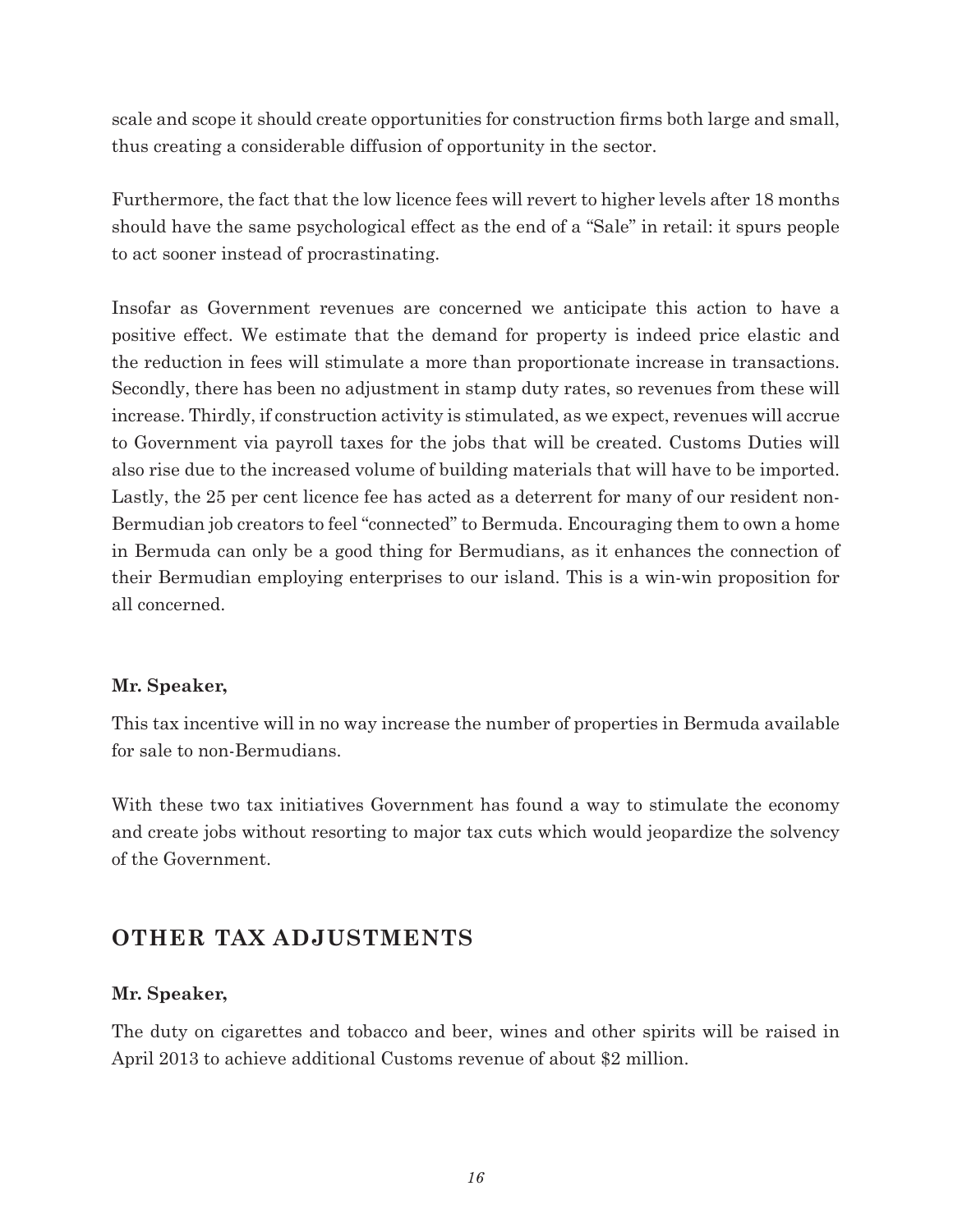The yield from land tax will be improved in 2013/14 by adjusting the rates on ARV bands higher than \$90,000. The amount of additional tax is estimated at \$3.4 million. The effect of the adjustment is that 96 per cent of the residential properties will not see any changes in their land tax bill.

The exemption previously afforded to seniors for vehicle licences has been maintained for vehicles in classes A, B, C and D. However the exemption from licence fees for seniors in classes E, F, G and H will be rescinded. Also there will be an increase in vehicle licence fees of 3 per cent on all vehicles. These measures will recoup an estimated \$2.2 million in vehicle licence fees for 2013/14.

The cost of bus passes (day passes) will be raised resulting in an increased revenue yield of \$500,000.

The Corporate Service Tax Rate, which has been in existence since 1995, will be raised from 4 per cent to 6 per cent to achieve additional revenue of about \$1.5 million.

Most other tax rates will remain unchanged except for various Immigration fees. It is estimated that these changes will be revenue neutral.

#### **TAX COLLECTION**

#### **Mr. Speaker,**

Government financial statements show large amounts of money as Taxes Receivable. These represent taxes that should be paid to government according to law but have not been paid. As Government presently has to borrow money to pay monthly bills, every unpaid dollar owed to government increases the public debt and costs taxpayers the interest payable on that dollar.

Due to the extended recession there are many small businesses that have struggled to meet their tax obligations in a timely fashion. Government will work with these businesses to make suitable arrangements. However, there are others who simply ignore their obligations. For this group Government will use all available means to collect overdue taxes, thereby improving Government's cash flow and reducing its need for borrowing.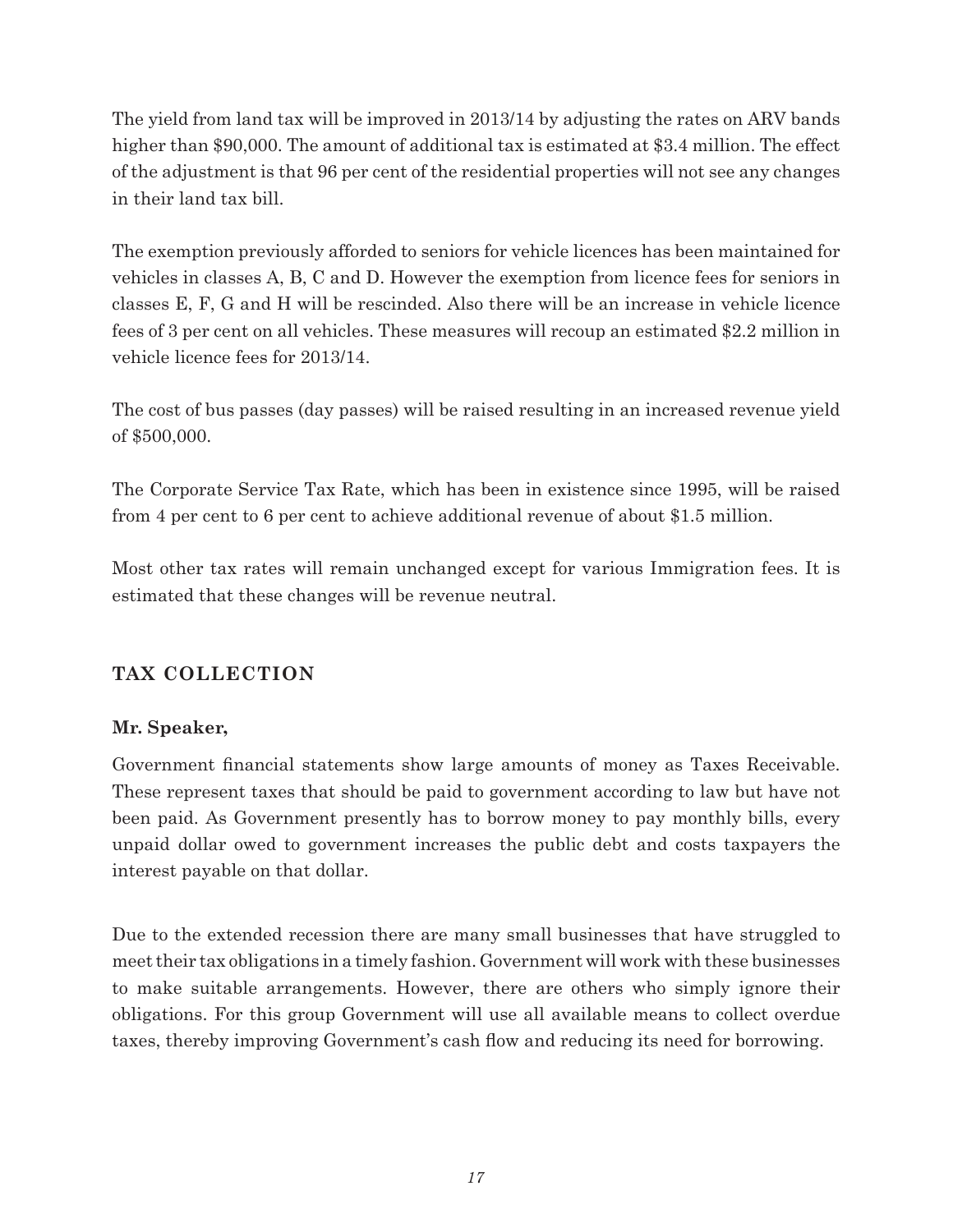#### **Mr. Speaker,**

Now I would like to provide a few highlights of programme initiatives related to the key Ministries of Public Safety, Education and Health and Seniors.

#### **PUBLIC SAFETY**

#### **Mr. Speaker,**

Safety and security in Bermuda are fundamental human rights, hence it is a clear imperative to provide the Bermuda Police Service with the resources they require to meet the challenges of these times. This budget provides additional funding to increase the BPS manpower to adequate levels.

Also provided is an increased allocation to the Police Complaints Authority. An additional \$30,000 will enable this body to engage a part-time investigator to properly deal with complaints made against the Police thereby increasing public confidence that rights and freedoms are highly valued in this society.

The Government will move to renegotiate the Police Conditions of Service Order to remove those provisions regarding Police compensation which are no longer appropriate. While we will not compromise on keeping Bermuda safe, fiscal prudence must be applied even to this vital Department.

#### **Mr. Speaker,**

Supporting strong enforcement must be accompanied by effective rehabilitation. The Department of Corrections fulfills a critical role in breaking the cycle of anti-social behaviour in our community. To ensure that incarcerated men and women are returned to society equipped to make better choices, and thereby reducing the risk they pose to the wider community, this Budget makes provision for the recruitment of prison officers to fill existing posts and in this fiscal year the Department of Corrections will also engage key professionals in areas related to the rehabilitation and management of inmate issues.

#### **EDUCATION**

#### **Mr. Speaker,**

This Budget will allow the Ministry of Education to improve teaching quality and learning outcomes as well as expand opportunities and provide greater access for all of our students.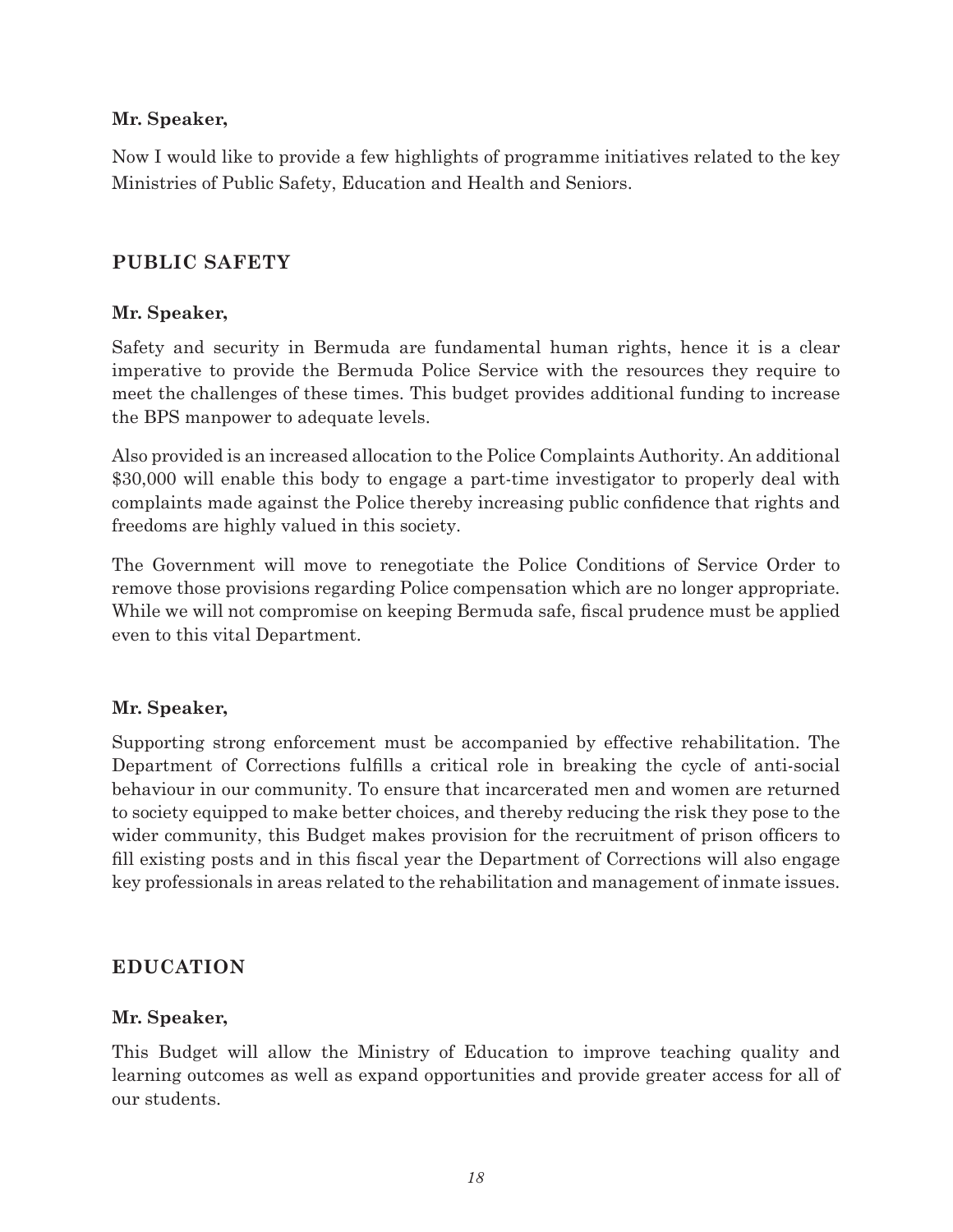Career Pathways, a programme started in September 2012, represents a dynamic partnership between Bermuda's industry partners, the Ministry of Education, the National Training Board and the Bermuda College. The programme is designed to provide public school students with pathways for greater preparation for career and college opportunities for a fulfilling life beyond the classroom.

The goal is to expand the programme to bring Bermudian students closer to the various occupations in which non-Bermudians are heavily represented. The refining of the programme at the Senior School level will assist the Ministry to build the pipeline that will eventually see the introduction of the Career Pathways programme at the Middle School level.

The budget allocation for the upcoming year will allow the Ministry to expand its services to special needs students.

Vision Services is one such area that has expanded in recent years. The number of students with vision impairments has risen from 11 in 2010 to 46 in 2012 of which five require to be serviced with Braille. Known as the Busy Bees programme, this vision programme has benefited from overwhelming school, family and community support. Without this support the programme would not have been able to meet the needs of these students.

#### **Mr. Speaker,**

In September 2011, an Alternative Education Programme was implemented for troubled youth with severe behavioural challenges who were not functioning to their level of ability in the regular school environment. This one per cent of the total student population is being serviced through a consortium of alternative facilities to meet their individual learning and behaviour management needs.

These new programmes provide opportunities for our students to reach their full potential and for the public education system to be inclusive and responsive to student needs.

#### **HEALTH AND SENIORS**

#### **Mr. Speaker,**

The proposed 2013/14 budget for the Ministry of Health and Seniors is \$195.2 million which is an increase of \$4.2 million or 2.2 per cent on the base budget from the previous year.

The vast majority of the Ministry of Health and Seniors' budget (over 72 per cent) is allocated to the Bermuda Hospitals Board.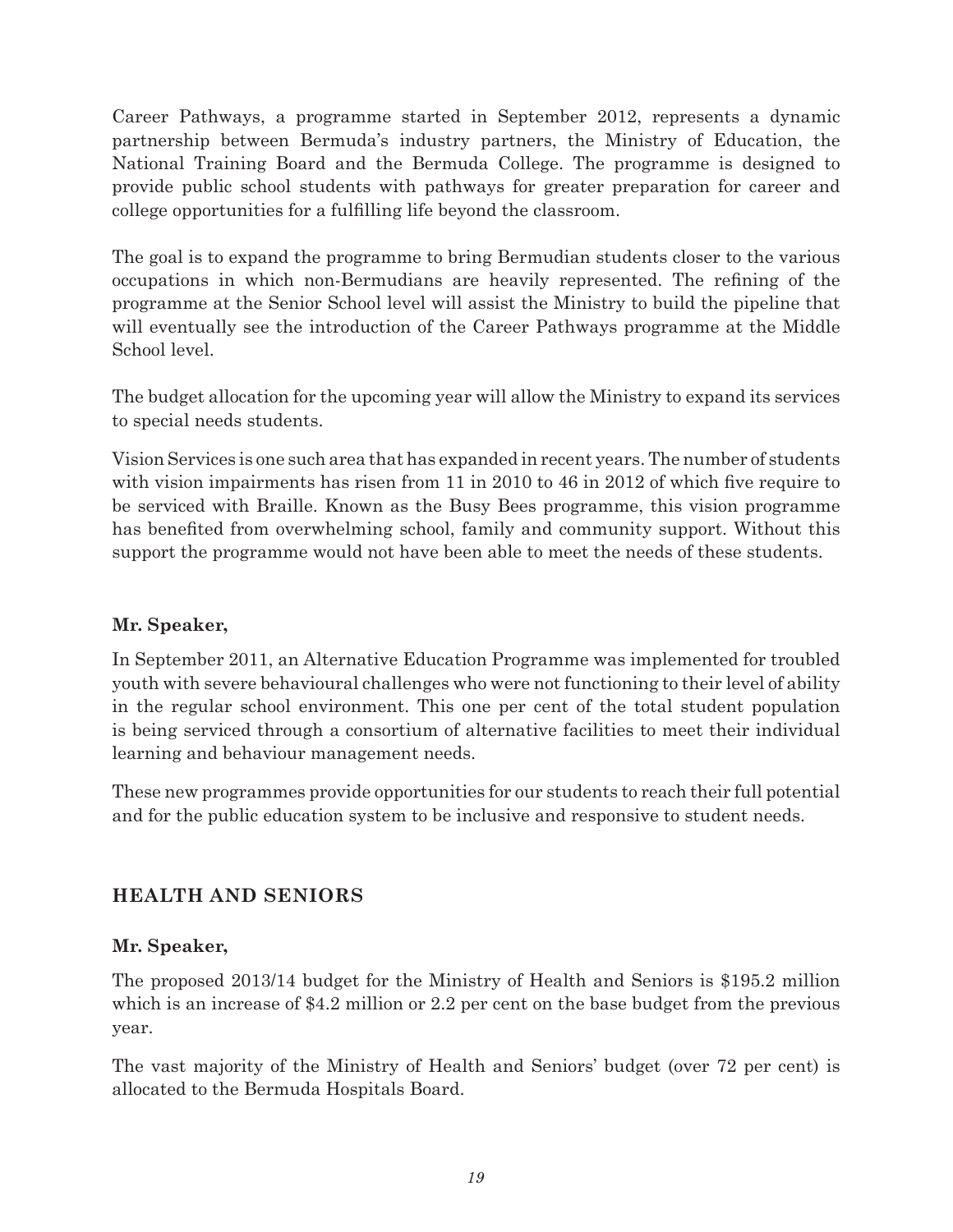For the 2013/14 fiscal year, a budget of \$104 million has been provided for patient subsidies for the youth, indigent and the aged, as well as providing some support for the Continuing Care Unit at the Hospital.

#### **Mr. Speaker,**

Since the closing of what was then called the "Indigent Clinic" at the Hospital, there have been many among our most vulnerable populations who have been unable to access primary care. Instead, many of these Bermudians have either gone without care or they have gone to the Emergency Department. This situation is unpleasant for the people involved, and it drives up costs for the entire healthcare system.

The Ministry of Health and Seniors will address this by providing primary care services for those Bermudians who cannot afford health insurance. The Ministry will address their immediate care needs, and will ensure that they have the appropriate treatment and support for any chronic conditions.

## **CONCLUSION**

#### **Mr. Speaker,**

This budget marks the beginning of a new direction for the manner in which the economy of Bermuda and the finances of the Bermuda Government are managed. The hallmarks of the new management style will be realism, transparency, prudence and decisiveness. At the present time Bermuda's economy is in a tough spot but the Government is confident that the corrective measures outlined in this Budget Statement, and others initiatives that will come, will result in more jobs, more prosperity, greater opportunity and safer neighbourhoods in the years to come.

Therefore Mr. Speaker, this Government remains firmly confident in future prospects of Bermuda.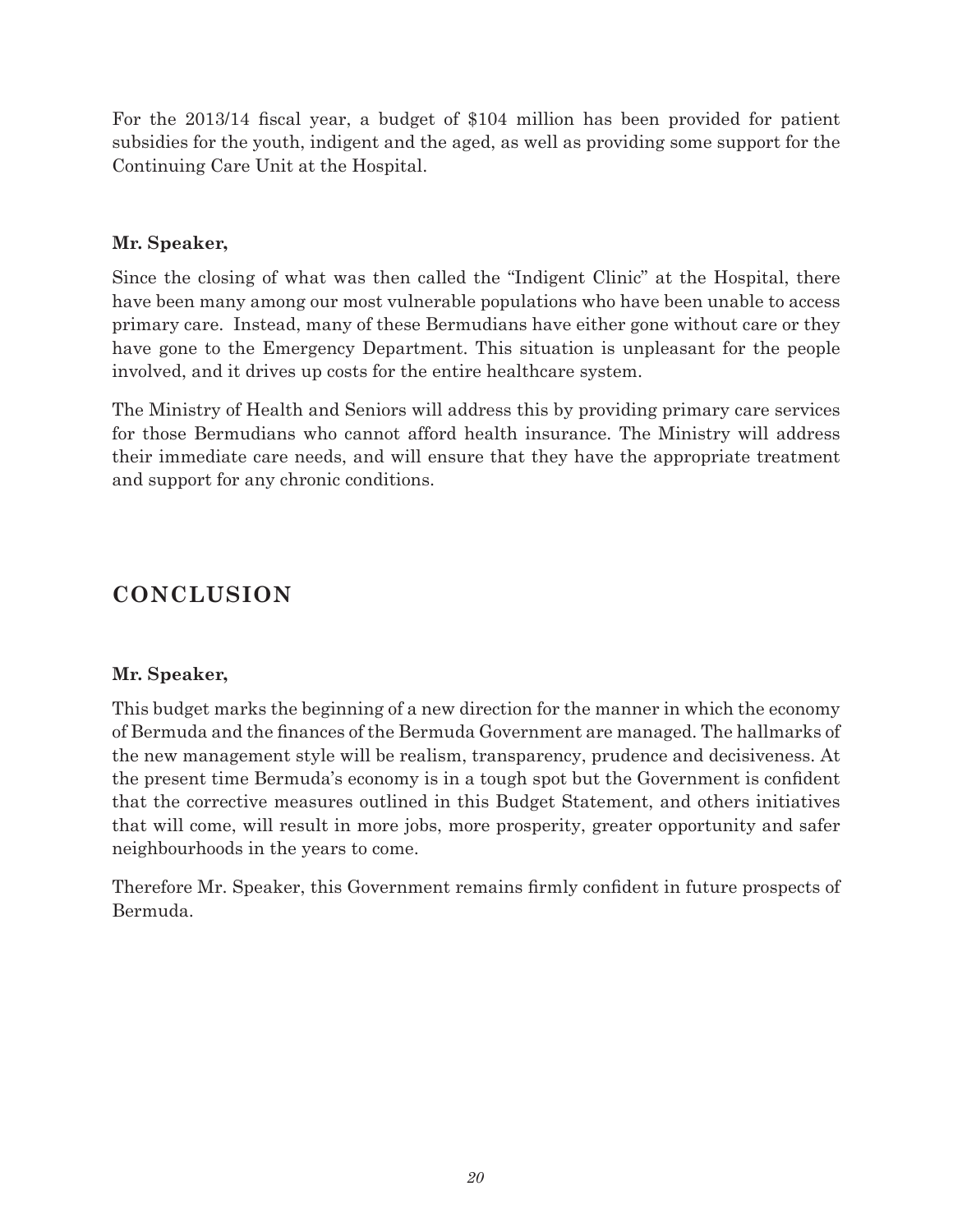#### Table 1

#### GOVERNMENT OF BERMUDA SUMMARY OF OF CONSOLIDATED FUND ESTIMATES FOR 2013/14

| <b>ACTUAL</b><br>2011/12<br>\$000 |              |                                                 | <b>ORIGINAL</b><br><b>ESTIMATE</b><br>2012/13<br>\$000 | <b>REVISED</b><br><b>ESTIMATE</b><br>2012/13<br>\$000 | <b>ESTIMATE</b><br>2013/14<br>\$000 |
|-----------------------------------|--------------|-------------------------------------------------|--------------------------------------------------------|-------------------------------------------------------|-------------------------------------|
|                                   |              | <b>Revenue and Expenditure Estimates</b>        |                                                        |                                                       |                                     |
| 914,182                           | $\mathbf{1}$ | Revenue                                         | 909,634                                                | 869,002                                               | 871,199                             |
| 990,146                           | 2            | Current Account Expenditure(excl.debt & s/fund) | 939,767                                                | 971,968                                               | 983,883                             |
| (75, 964)                         | З            | Current Account Balance(excl.debt & s/fund)     | (30, 133)                                              | (102, 966)                                            | (112, 684)                          |
| 67,592                            | 4            | Interest on Debt (i)                            | 35,000                                                 | 35,000                                                | 96,675                              |
| (143, 556)                        |              |                                                 | (65, 133)                                              | (137,966)                                             | (209, 359)                          |
| 25,726                            | 5.           | Sinking Fund Contribution                       | 30,750                                                 | 30,750                                                | 37,625                              |
| (169, 282)                        | 6            | Surplus Available for Capital Expenditure       | (95, 883)                                              | (168, 716)                                            | (246, 984)                          |
| 59,486                            | $\sqrt{2}$   | Capital Expenditure (See line 21 below)         | 76,190                                                 | 74,833                                                | 84,609                              |
| (228, 768)                        | 8            | <b>Budget Surplus (Deficit)</b>                 | (172, 073)                                             | (243, 549)                                            | (331,593)                           |
|                                   |              | <b>Sources of Financing</b>                     |                                                        |                                                       |                                     |
| (35, 312)                         | 9            | <b>Consolidated Fund</b>                        | 0                                                      | 29,270                                                | $\overline{0}$                      |
| 264,080                           | 10           | Borrowing                                       | 172,073                                                | 214,279                                               | 331,593                             |
| 228,768                           | 11           | <b>Total Financing</b>                          | 172,073                                                | 243,549                                               | 331,593                             |
|                                   |              | <b>Capital Appropriations</b>                   |                                                        |                                                       |                                     |
| 77,071                            |              | 12 Appropriations in Original Estimates         | 76,190                                                 | 76,190                                                | 84,609                              |
| 8,444                             | 13           | <b>Supplementary Appropriations</b>             | 0                                                      | 0                                                     | $\overline{0}$                      |
| 85,515                            | 14           | Appropriated During the Year                    | 76,190                                                 | 76,190                                                | 84,609                              |
| (17, 888)                         | 15           | Appropriations Frozen                           | 0                                                      | (27, 107)                                             | 0                                   |
| 0                                 | 16           | <b>Appropriations Lapsed</b>                    | 0                                                      | 0                                                     | $\overline{0}$                      |
| 67,627                            | 17           | <b>Net Appropriations</b>                       | 76,190                                                 | 49,083                                                | 84,609                              |
| 17,612                            | 18           | <b>Unspent Appropriations from Prior Year</b>   | 0                                                      | 25,750                                                | $\overline{0}$                      |
| 85,239                            | 19           | Appropriations to Meet Spending                 | 76,190                                                 | 74,833                                                | 84,609                              |
| 59,489                            | 20           | <b>Capital Spending</b>                         | 76,190                                                 | 74,833                                                | 84,609                              |
| 25,750                            |              | 21 Unspent Appropriations Carried Forward       | 0                                                      | 0                                                     | $\boldsymbol{0}$                    |
|                                   |              | <b>Consolidated Fund Balance (March 31)</b>     |                                                        |                                                       |                                     |
| 1,000                             | 22           | <b>Contingency Fund</b>                         | 1,000                                                  | 1,000                                                 | 1,000                               |
| 25,750                            | 23           | <b>Unspent Capital Appropriations</b>           | 0                                                      | 0                                                     | 0                                   |
| (1,518,278)                       | 24           | <b>Undesignated Surplus (Deficit)</b>           | (1,663,601)                                            | (1,736,077)                                           | (2,067,670)                         |
| (1, 491, 528)                     | 25           | <b>Consolidated Fund Surplus (Deficit)</b>      | (1,662,601)                                            | (1,735,077)                                           | (2,066,670)                         |

Note: (i) In 2012/13 approx. \$50M of Interest on Debt was be funded from the Sinking Fund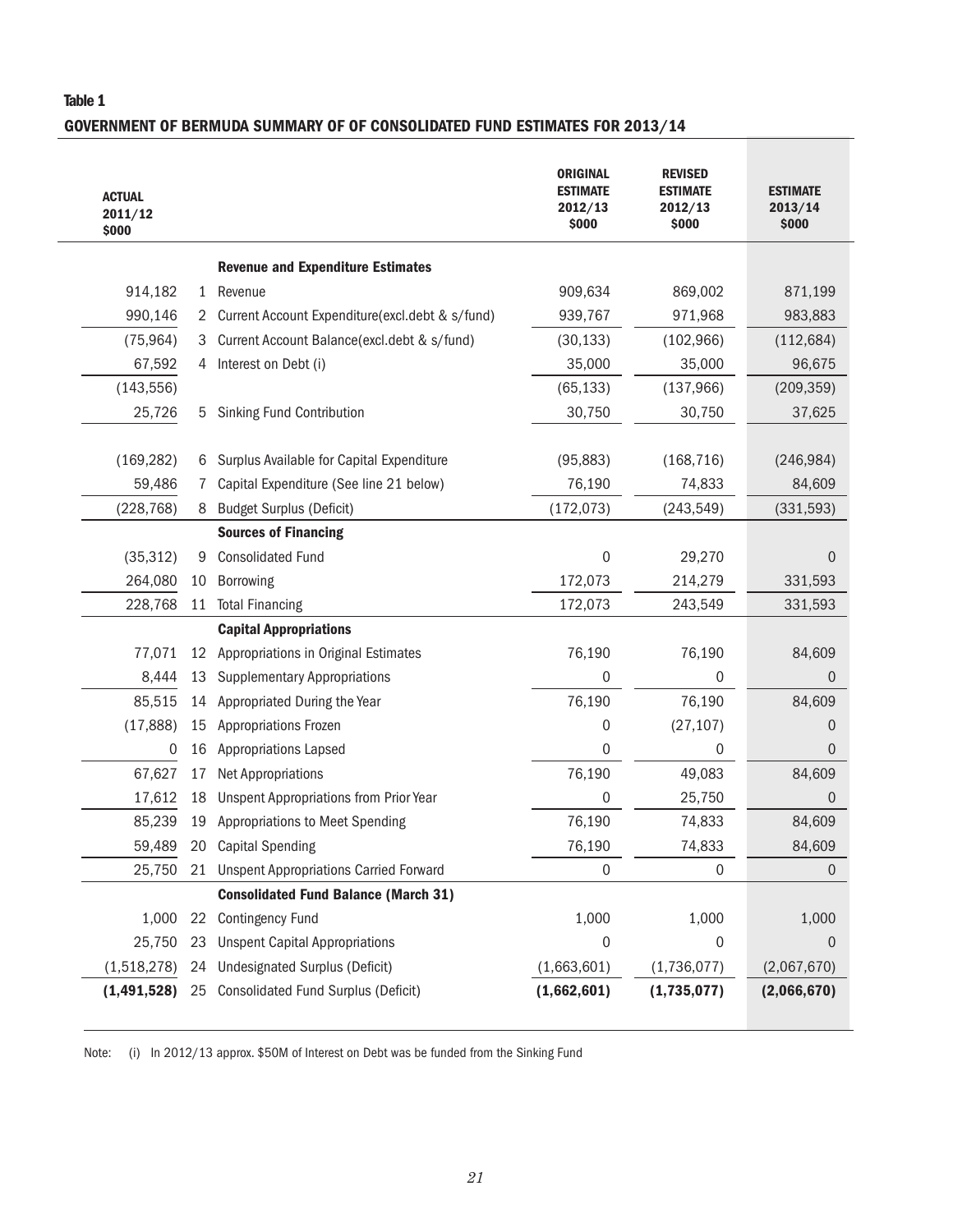#### Table II ANALYSIS OF CURRENT ACCOUNT REVENUE

|                    |                                     | 2011/12<br><b>ACTUAL</b> | 2012/13<br><b>ORIGINAL</b> | 2012/13<br><b>REVISED</b> | 2013/14<br><b>ESTIMATE</b> | <b>DIFFERENCE</b><br>2012/13<br>٧S<br>2013/14 |                |
|--------------------|-------------------------------------|--------------------------|----------------------------|---------------------------|----------------------------|-----------------------------------------------|----------------|
| <b>HEAD</b><br>(1) | <b>REVENUE DESCRIPTION</b><br>(2)   | (5000)<br>(3)            | (5000)<br>(4)              | (5000)<br>(5)             | (5000)<br>(6)              | (5000)<br>(7)                                 | %<br>(8)       |
|                    | <b>TAXES &amp; DUTIES</b>           |                          |                            |                           |                            |                                               |                |
| 12                 | <b>CUSTOMS DUTY</b>                 | 180,697                  | 200,000                    | 172,000                   | 175,000                    | (25,000)                                      | (13)           |
| 27                 | SALE OF LAND TO NON-BERMUDIANS      | 12,121                   | 11,351                     | 10,000                    | 10,000                     | (1, 351)                                      | (12)           |
| 29                 | <b>TIMESHARING TAX</b>              | 579                      | 60                         | 92                        | 92                         | 32                                            | 53             |
| 38                 | PASSENGER TAXES                     | 35,069                   | 35,370                     | 35,670                    | 35,670                     | 300                                           | 1              |
| 38                 | <b>STAMP DUTIES</b>                 | 25,113                   | 23,012                     | 18,500                    | 19,962                     | (3,050)                                       | (13)           |
| 38                 | <b>BETTING TAX</b>                  | 1,487                    | 1,050                      | 1,450                     | 1,450                      | 400                                           | 38             |
| 38                 | <b>LAND TAX</b>                     | 52,313                   | 56,000                     | 56,000                    | 59,000                     | 3,000                                         | 5              |
| 38                 | FOREIGN CURRENCY PURCHASE TAX       | 23,107                   | 24,500                     | 23,000                    | 24,000                     | (500)                                         | (2)            |
| 38                 | PAYROLL TAX                         | 344,702                  | 312,000                    | 323,500                   | 320,000                    | 8,000                                         | 3              |
| 38                 | <b>HOTEL OCCUPANCY</b>              | 10,907                   | 9,000                      | 9,500                     | 9,500                      | 500                                           | 6              |
| 38                 | <b>CORPORATE SERVICE TAX</b>        | 3,244                    | 3,300                      | 3,200                     | 4,800                      | 1,500                                         | 45             |
|                    | <b>FEES, PERMITS &amp; LICENCES</b> |                          |                            |                           |                            |                                               |                |
| 03                 | LIQUOR LICENCES                     | 326                      | 50                         | 70                        | 50                         | 0                                             | 0              |
| 11                 | <b>INSURANCE FEES</b>               | 108                      | $\mathbf{0}$               | $\mathbf{0}$              | $\overline{0}$             | $\Omega$                                      | $\mathbf{0}$   |
| 12                 | OTHER CUSTOMS FEES & CHARGES        | 2,265                    | 2,407                      | 2,396                     | 2,264                      | (143)                                         | (6)            |
| 12                 | WHARFAGE                            | 8,969                    | 8,100                      | 8,421                     | 8,421                      | 321                                           | 4              |
| 13                 | POST OFFICE                         | 5,370                    | 5,081                      | 5,081                     | 4,774                      | (307)                                         | (6)            |
| 27                 | <b>IMMIGRATION RECEIPTS</b>         | 8,730                    | 16,605                     | 10,951                    | 10,000                     | (6,605)                                       | (40)           |
| 29                 | <b>TRADE &amp; SERVICE MARK</b>     | 1,789                    | 1,509                      | 1,509                     | 1,640                      | 131                                           | 9              |
| 30                 | <b>FERRY SERVICES</b>               | 1,854                    | 1,108                      | 1,801                     | 1,822                      | 714                                           | 64             |
| 30                 | SERVICES TO SEABORNE SHIPPING       | 3,036                    | 2,550                      | 2,787                     | 3,069                      | 519                                           | 20             |
| 31                 | AIR TERMINAL AND AVIATION           | 10,810                   | 10,250                     | 9,806                     | 10,286                     | 36                                            | $\mathbf 0$    |
| 32                 | PLANNING FEES AND SEARCHES          | 828                      | 954                        | 854                       | 875                        | (79)                                          | (8)            |
| 34                 | VEHICLE LICENCES AND REGISTRATION   | 26,672                   | 27,307                     | 26,134                    | 28,216                     | 909                                           | 3              |
| 35                 | <b>BUS REVENUES</b>                 | 7,989                    | 8,150                      | 8,150                     | 8,700                      | 550                                           | 7              |
| 36                 | <b>SOLID WASTE</b>                  | 4,112                    | 3,520                      | 3,520                     | 3,520                      | $\overline{0}$                                | 0              |
| 36                 | <b>WATER</b>                        | 5,180                    | 5,100                      | 5,100                     | 5,100                      | 0                                             | $\mathbf 0$    |
| 36                 | <b>RENTALS</b>                      | 2,494                    | 1,685                      | 1,696                     | 2,115                      | 430                                           | 26             |
| 39                 | <b>COMPANIES - INTERNATIONAL</b>    | 60,479                   | 57,731                     | 57,731                    | 56,728                     | (1,003)                                       | (2)            |
| 39                 | COMPANIES LOCAL                     | 2,778                    | 3,121                      | 3,121                     | 2,620                      | (501)                                         | (16)           |
| 39                 | <b>COMPANIES LICENCES</b>           | 595                      | 355                        | 585                       | 613                        | 258                                           | 73             |
| 46                 | TELECOMMUNICATIONS RECEIPTS         | 13,661                   | 15,300                     | 13,500                    | 10,000                     | (5,300)                                       | (35)           |
| 57                 | AIRCRAFT REGISTRATION               | 23,197                   | 21,950                     | 23,000                    | 23,512                     | 1,562                                         | $\overline{7}$ |
| 72                 | PLANT PRODUCTION & MARKETING CTRE   | 281                      | 425                        | 420                       | 295                        | (130)                                         | (31)           |
| 73                 | <b>REGISTRATION OF SHIPPING</b>     | 4,209                    | 3,326                      | 4,101                     | 4,151                      | 825                                           | 25             |
|                    | <b>OTHER RECEIPTS</b>               |                          |                            |                           |                            |                                               |                |
| 03                 | <b>FINES AND FORFEITURES</b>        | 2,823                    | 4,359                      | 4,561                     | 3,570                      | (789)                                         | (18)           |
| 11                 | INTEREST ON DEPOSITS                | 3,466                    | 3,500                      | 2,150                     | 2,500                      | (1,000)                                       | (29)           |
| 36                 | <b>BLDC RECEIPTS</b>                | $\mathbf 0$              | 1,000                      | $\mathbf 0$               | 0                          | (1,000)                                       | (100)          |
| 81                 | <b>ASSET SALES</b>                  | 0                        | 10,000                     | 0                         | 0                          | (10,000)                                      | (100)          |
|                    | OTHER REVENUE                       | 22,822                   | 18,548                     | 18,645                    | 16,884                     | (1,664)                                       | (9)            |
|                    |                                     | 914,182                  | 909,634                    | 869,002                   | 871,199                    | (38, 435)                                     | (4)            |
|                    |                                     |                          |                            |                           |                            |                                               |                |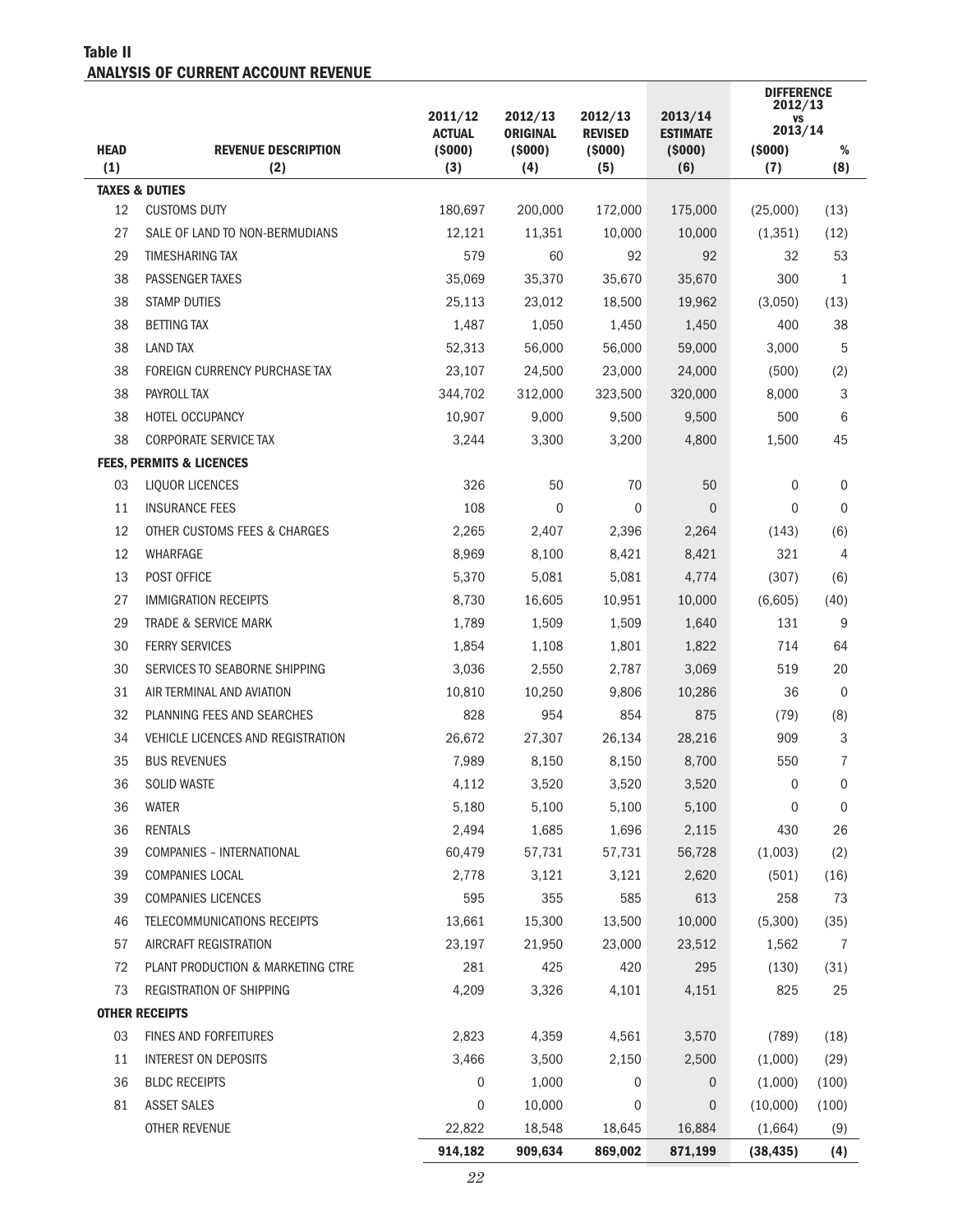#### Table III SUMMARY BY DEPARTMENT OF CURRENT ACCOUNT EXPENDITURE

|                    |                                      |                          |                            |                           |                            | <b>DIFFERENCE</b><br>2012/13 |                  |
|--------------------|--------------------------------------|--------------------------|----------------------------|---------------------------|----------------------------|------------------------------|------------------|
|                    |                                      | 2011/12<br><b>ACTUAL</b> | 2012/13<br><b>ORIGINAL</b> | 2012/13<br><b>REVISED</b> | 2013/14<br><b>ESTIMATE</b> | VS<br>2013/14                |                  |
| <b>HEAD</b><br>(1) | <b>DESCRIPTION</b><br>(2)            | (5000)<br>(3)            | (5000)<br>(4)              | (5000)<br>(5)             | (5000)<br>(6)              | (5000)<br>(7)                | $\%$<br>(8)      |
|                    | <b>NON-MINISTRY DEPARTMENTS</b>      |                          |                            |                           |                            |                              |                  |
| 01                 | <b>GOVERNOR &amp; STAFF</b>          | 1,781                    | 1,685                      | 1,685                     | 1,638                      | (47)                         | (3)              |
| 02                 | <b>LEGISLATURE</b>                   | 5,500                    | 5,663                      | 5,663                     | 6,079                      | 416                          | 7                |
| 05                 | OFFICE OF THE AUDITOR                | 3,834                    | 4,049                      | 4,049                     | 3,846                      | (203)                        | (5)              |
| 63                 | PARLIAMENTARY REGISTRAR              | 905                      | 1,433                      | 1,433                     | 1,600                      | 167                          | 12               |
| 85                 | <b>OMBUDSMAN'S OFFICE</b>            | 802                      | 819                        | 819                       | 822                        | 3                            | 0                |
| 92                 | <b>INTERNAL AUDIT</b>                | 1,370                    | 1,703                      | 1,703                     | 1,773                      | 70                           | 4                |
|                    |                                      | 14,192                   | 15,352                     | 15,352                    | 15,758                     | 406                          | 3                |
|                    | <b>CABINET OFFICE DEPARTMENTS</b>    |                          |                            |                           |                            |                              |                  |
| 09                 | <b>CABINET OFFICE</b>                | 6,856                    | 7,392                      | 7,390                     | 7,091                      | (301)                        | (4)              |
| 14                 | DEPT. OF STATISTICS                  | 2,754                    | 3,067                      | 3,067                     | 2,975                      | (92)                         | (3)              |
| 26                 | DEPT. OF HUMAN RESOURCES             | 3,975                    | 4,378                      | 4,378                     | 4,247                      | (131)                        | (3)              |
| 51                 | DEPT. OF COMMUNICATION & INFORMATION | 2,631                    | 2,594                      | 2,594                     | 2,561                      | (33)                         | (1)              |
|                    |                                      | 16,216                   | 17,431                     | 17,429                    | 16,874                     | (557)                        | (3)              |
|                    | <b>MINISTRY OF LEGAL AFFAIRS</b>     |                          |                            |                           |                            |                              |                  |
| 87                 | MIN. OF LEGAL AFFAIRS HQ             | 6,998                    | 6,083                      | 6,102                     | 7,360                      | 1,277                        | 21               |
| 03                 | <b>JUDICIAL DEPARTMENT</b>           | 8,269                    | 8,532                      | 8,532                     | 8,360                      | (172)                        | (2)              |
| 04                 | ATTORNEY GENERAL'S CHAMBERS          | 3,758                    | 4,428                      | 4,428                     | 4,286                      | (142)                        | (3)              |
| 74                 | DEPT. OF COURT SERVICES              | 3,514                    | 4,511                      | 4,511                     | 4,378                      | (133)                        | (3)              |
| 75                 | DEPT. OF PUBLIC PROSECUTIONS         | 2,538                    | 2,986                      | 2,986                     | 2,993                      | 7                            | 0                |
|                    |                                      | 25,077                   | 26,540                     | 26,559                    | 27,377                     | 837                          | 3                |
|                    | <b>MINISTRY OF FINANCE</b>           |                          |                            |                           |                            |                              |                  |
| 10                 | MIN. OF FINANCE HQ                   | 10,936                   | 5,166                      | 5,166                     | 5,042                      | (124)                        | (2)              |
| 11                 | <b>ACCOUNTANT GENERAL</b>            | 85,019                   | 51,139                     | 53,607                    | 84,636                     | 33,497                       | 66               |
| 12                 | <b>CUSTOMS</b>                       | 6,794                    | 7,300                      | 7,490                     | 20,000                     | 12,700                       | 174              |
| 13                 | POST OFFICE                          | 13,989                   | 14,143                     | 14,105                    | 13,621                     | (522)                        | (4)              |
| 28                 | SOCIAL INSURANCE                     | 8,259                    | 5,150                      | 5,150                     | 6,583                      | 1,433                        | 28               |
| 38                 | OFFICE OF THE TAX COMMISSIONER       | 3,083                    | 3,515                      | 3,515                     | 3,448                      | (67)                         | (2)              |
| 43                 | INFORMATION TECHNOLOGY OFFICE        | 8,148                    | 7,571                      | 7,571                     | 7,329                      | (242)                        | (3)              |
| 58                 | <b>INTEREST ON DEBT</b>              | 67,592                   | 35,000                     | 35,000                    | 96,675                     | 61,675                       | 176              |
| 59                 | SINKING FUND CONTRIBUTION            | 25,726                   | 30,750                     | 30,750                    | 37,625                     | 6,875                        | 22               |
| 80                 | PROJECT MANAGEMENT & PROCUREMENT     | 1,467                    | 1,352                      | 1,352                     | 977                        | (375)                        | (28)             |
|                    |                                      | 231,013                  | 161,086                    | 163,706                   | 275,936                    | 114,850                      | $71$             |
|                    | <b>MINISTRY OF EDUCATION</b>         |                          |                            |                           |                            |                              |                  |
| 16                 | MIN. OF EDUCATION HQ                 | 3,810                    | 2,642                      | 3,242                     | 2,452                      | (190)                        | (7)              |
| 17                 | DEPT. OF EDUCATION                   | 120,063                  | 113,228                    | 125,299                   | 121,000                    | 7,772                        | $\overline{1}$   |
| 18                 | <b>LIBRARIES</b>                     | 2,362                    | 2,348                      | 2,348                     | 2,273                      | (75)                         | (3)              |
| 19                 | <b>ARCHIVES</b>                      | 1,378                    | 1,611                      | 1,611                     | 1,547                      | (64)                         | (4)              |
| 41                 | BERMUDA COLLEGE                      | 18,119                   | 18,119                     | 18,119                    | 18,119                     | 0<br>7,443                   | $\boldsymbol{0}$ |
|                    |                                      | 145,732                  | 137,948                    | 150,619                   | 145,391                    |                              | 5                |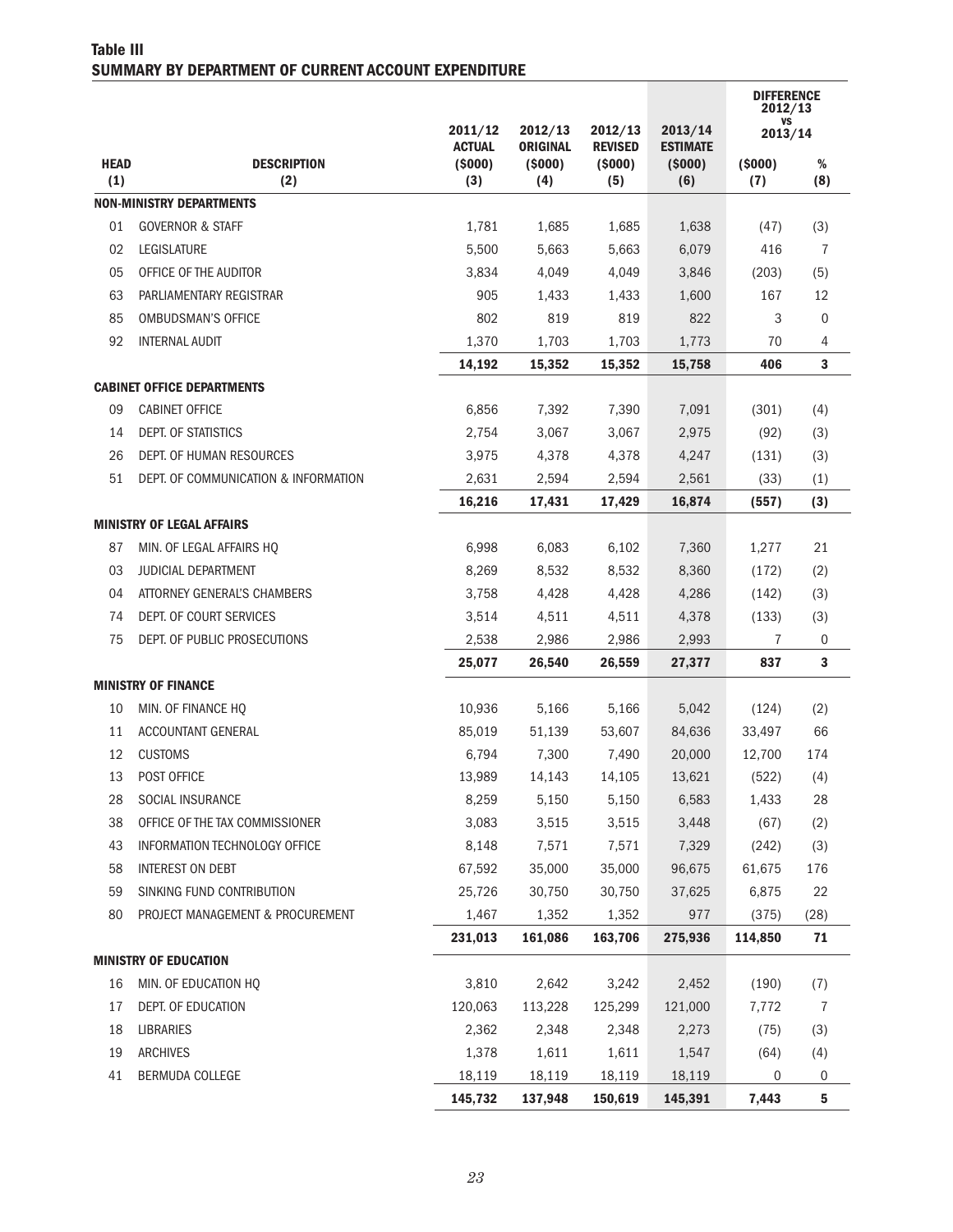#### Table III cont. SUMMARY BY DEPARTMENT OF CURRENT ACCOUNT EXPENDITURE

| <b>HEAD</b><br>(1) | <b>DESCRIPTION</b><br>(2)                     | 2011/12<br><b>ACTUAL</b><br>(5000)<br>(3) | 2012/13<br><b>ORIGINAL</b><br>(5000)<br>(4) | 2012/13<br><b>REVISED</b><br>(5000)<br>(5) | 2013/14<br><b>ESTIMATE</b><br>(5000)<br>(6) | <b>DIFFERENCE</b><br>2012/13<br><b>VS</b><br>2013/14<br>(5000)<br>(7) | %<br>(8)       |
|--------------------|-----------------------------------------------|-------------------------------------------|---------------------------------------------|--------------------------------------------|---------------------------------------------|-----------------------------------------------------------------------|----------------|
|                    | <b>MINISTRY OF HEALTH &amp; SENIORS</b>       |                                           |                                             |                                            |                                             |                                                                       |                |
| 21                 | MIN. OF HEALTH & SENIORS HQ                   | 11,908                                    | 12,598                                      | 12,927                                     | 15,147                                      | 2,549                                                                 | 20             |
| 22                 | DEPT. OF HEALTH                               | 29.693                                    | 31,396                                      | 31,698                                     | 27,453                                      | (3,943)                                                               | (13)           |
| 24                 | <b>HOSPITALS</b>                              | 142,698                                   | 142.578                                     | 145,578                                    | 141,344                                     | (1,234)                                                               | (1)            |
| 91                 | <b>HEALTH INSURANCE</b>                       | 11,867                                    | 4,406                                       | 9,434                                      | 11,300                                      | 6,894                                                                 | 156            |
|                    |                                               | 196,166                                   | 190,978                                     | 199,637                                    | 195,244                                     | 4,266                                                                 | $\overline{2}$ |
|                    | <b>MINISTRY OF ENVIRONMENT &amp; PLANNING</b> |                                           |                                             |                                            |                                             |                                                                       |                |
| 50                 | MIN. OF ENVIRONMENT & PLANNING HQ             | 869                                       | 822                                         | 822                                        | 1,118                                       | 296                                                                   | 36             |
| 32                 | DEPT. OF PLANNING                             | 3,610                                     | 3,933                                       | 3,933                                      | 3,782                                       | (151)                                                                 | (4)            |
| 49                 | <b>LAND VALUATION</b>                         | 1,048                                     | 787                                         | 787                                        | 832                                         | 45                                                                    | 6              |
| 68                 | <b>PARKS</b>                                  | 10,351                                    | 10,955                                      | 10,955                                     | 10,537                                      | (418)                                                                 | (4)            |
| 69                 | <b>CONSERVATION SERVICES</b>                  | 5,207                                     | 5,698                                       | 5,708                                      | 4,851                                       | (847)                                                                 | (15)           |
| 72                 | ENVIRONMENTAL PROTECTION                      | 3,315                                     | 3,515                                       | 3,515                                      | 4,074                                       | 559                                                                   | 16             |
| 96                 | SUSTAINABLE DEVELPOMENT                       | 517                                       | 515                                         | 515                                        | 500                                         | (15)                                                                  | (3)            |
| 97                 | LAND, SURVEYS & REGISTRATION                  | 1,341                                     | 1,802                                       | 1,802                                      | 1,753                                       | (49)                                                                  | (3)            |
|                    |                                               | 26,258                                    | 28,027                                      | 28,037                                     | 27,447                                      | (580)                                                                 | (2)            |
|                    | <b>MINISTRY OF TOURISM DEVELOPMENT</b>        |                                           |                                             |                                            |                                             |                                                                       |                |
|                    | & TRANSPORT                                   |                                           |                                             |                                            |                                             |                                                                       |                |
| 48                 | MIN. OF TOURISM DEV. & TRANSPORT HQ           | 1,031                                     | 797                                         | 857                                        | 882                                         | 85                                                                    | 11             |
| 30                 | <b>MARINE &amp; PORTS</b>                     | 20,695                                    | 19,167                                      | 19,107                                     | 18,536                                      | (631)                                                                 | (3)            |
| 31                 | <b>AIRPORT OPERATIONS</b>                     | 22,753                                    | 21,391                                      | 22,244                                     | 19,777                                      | (1,614)                                                               | (8)            |
| 33                 | <b>TOURISM</b>                                | 28,695                                    | 28,704                                      | 28,704                                     | 27,273                                      | (1, 431)                                                              | (5)            |
| 34                 | TRANSPORT CONTROL DEPARTMENT                  | 6,053                                     | 6,686                                       | 6,686                                      | 6,332                                       | (354)                                                                 | (5)            |
| 35                 | PUBLIC TRANSPORTATION                         | 21,527                                    | 19,628                                      | 21,186                                     | 20,945                                      | 1,317                                                                 | 7              |
|                    |                                               | 100,754                                   | 96,373                                      | 98,784                                     | 93,745                                      | (2,628)                                                               | (3)            |
|                    | <b>MINISTRY OF PUBLIC WORKS</b>               |                                           |                                             |                                            |                                             |                                                                       |                |
| 36                 | MIN. OF PUBLIC WORKS HQ                       | 11,751                                    | 12,200                                      | 12,323                                     | 6,246                                       | (5,954)                                                               | (49)           |
| 81                 | PUBLIC LANDS & BUILDINGS                      | 24,386                                    | 20,545                                      | 24,180                                     | 22,869                                      | 2,324                                                                 | 11             |
| 82                 | <b>WORKS &amp; ENGINEERING</b>                | 38,777                                    | 33,653                                      | 36,186                                     | 32,286                                      | (1, 367)                                                              | (4)            |
|                    |                                               | 74,914                                    | 66,398                                      | 72,689                                     | 61,401                                      | (4,997)                                                               | (8)            |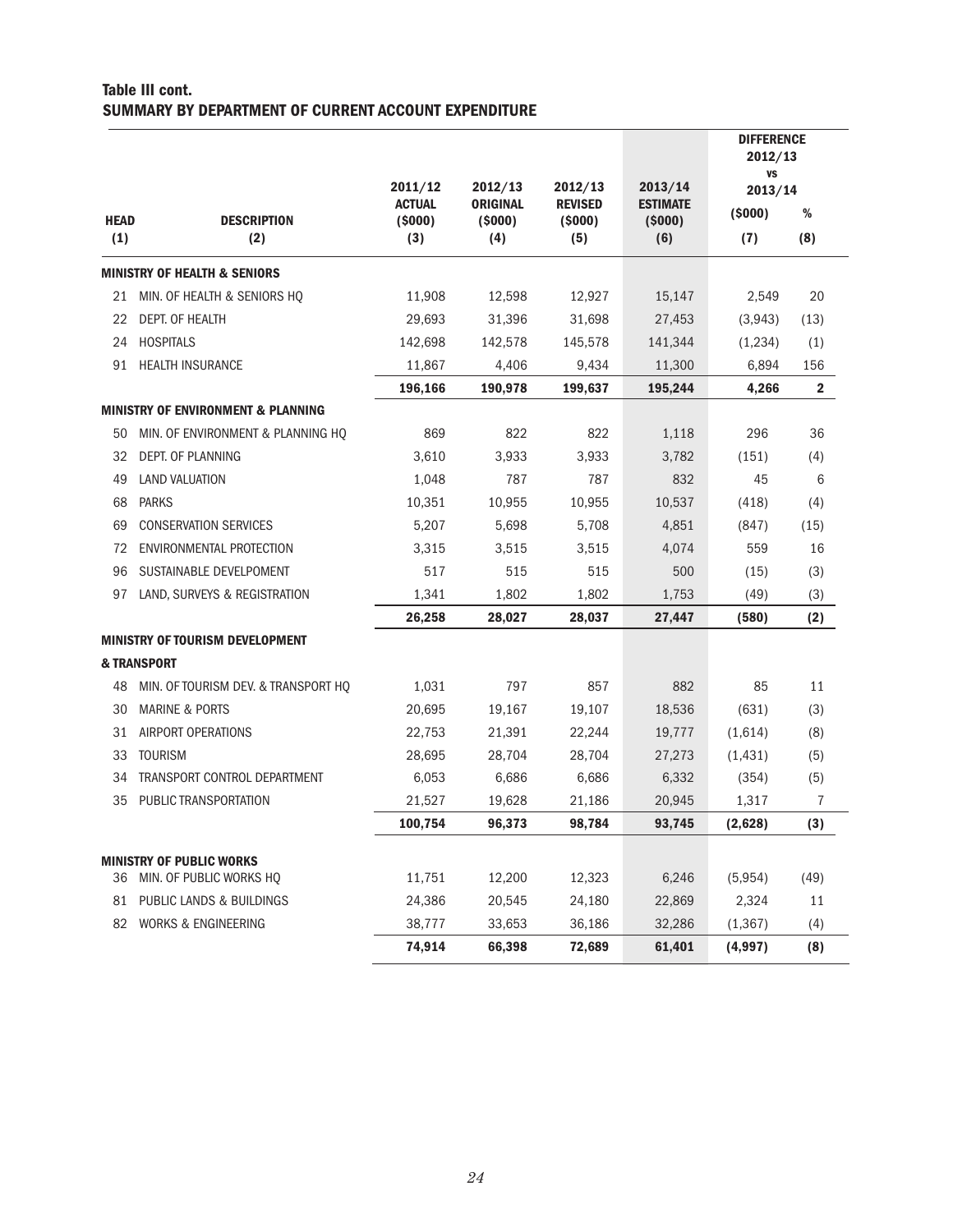#### Table III cont. SUMMARY BY DEPARTMENT OF CURRENT ACCOUNT EXPENDITURE

|             |                                                                   |                                      |                                      |                                     |                                      | <b>DIFFERENCE</b><br>2012/13   |              |
|-------------|-------------------------------------------------------------------|--------------------------------------|--------------------------------------|-------------------------------------|--------------------------------------|--------------------------------|--------------|
| <b>HEAD</b> | <b>DESCRIPTION</b>                                                | 2011/12<br><b>ACTUAL</b><br>( \$000) | 2012/13<br><b>ORIGINAL</b><br>(5000) | 2012/13<br><b>REVISED</b><br>(5000) | 2013/14<br><b>ESTIMATE</b><br>(5000) | <b>VS</b><br>2013/14<br>(5000) | ℅            |
| (1)         | (2)                                                               | (3)                                  | (4)                                  | (5)                                 | (6)                                  | (7)                            | (8)          |
|             | <b>MINISTRY OF COMMUNITY &amp; CULTURAL</b><br><b>DEVELOPMENT</b> |                                      |                                      |                                     |                                      |                                |              |
| 71          | MIN. OF COMMUNITY & CULTURAL DEV. HO                              | 2,849                                | 2,458                                | 2,458                               | 2,356                                | (102)                          | (4)          |
| 20          | YOUTH, SPORT & RECREATION                                         | 10,768                               | 12,053                               | 12,053                              | 11,662                               | (391)                          | (3)          |
| 23          | <b>CHILD &amp; FAMILY SERVICES</b>                                | 15,946                               | 18,672                               | 18,322                              | 18,148                               | (524)                          | (3)          |
| 42          | <b>RENT COMMISSIONER</b>                                          | 555                                  | 588                                  | 588                                 | 569                                  | (19)                           | (3)          |
| 52          | COMMUNITY & CULTURAL AFFAIRS                                      | 3,802                                | 3,852                                | 3,870                               | 3,729                                | (123)                          | (3)          |
| 53          | BERMUDA HOUSING CORP                                              | 6,587                                | 5,500                                | 6,250                               | 8,199                                | 2,699                          | 49           |
| 55          | <b>FINANCIAL ASSISTANCE</b>                                       | 38,650                               | 39,845                               | 39,845                              | 39,476                               | (369)                          | (1)          |
| 56          | <b>HUMAN AFFAIRS</b>                                              | 2,169                                | 2,344                                | 2,344                               | 2,269                                | (75)                           | (3)          |
|             |                                                                   | 81,326                               | 85,312                               | 85,730                              | 86,408                               | 1,096                          | $\mathbf{1}$ |
|             | <b>MINISTRY OF PUBLIC SAFETY</b>                                  |                                      |                                      |                                     |                                      |                                |              |
| 83          | MIN. OF PUBLIC SAFETY HQ                                          | 1,337                                | 1,150                                | 1,150                               | 1,324                                | 174                            | 15           |
| 06          | <b>DEFENCE</b>                                                    | 6,842                                | 7,189                                | 7,189                               | 6,959                                | (230)                          | (3)          |
| 07          | <b>POLICE</b>                                                     | 69,060                               | 68,614                               | 68,614                              | 71,000                               | 2,386                          | 3            |
| 25          | DEPT. OF CORRECTIONS                                              | 29,429                               | 28,014                               | 28,013                              | 27,469                               | (545)                          | (2)          |
| 45          | <b>FIRE SERVICES</b>                                              | 13,450                               | 14,266                               | 14,266                              | 13,809                               | (457)                          | (3)          |
| 88          | NATIONAL DRUG CONTROL                                             | 4,112                                | 3,946                                | 3,940                               | 4,120                                | 174                            | 4            |
|             |                                                                   | 124,230                              | 123,179                              | 123,172                             | 124,681                              | 1,502                          | $\mathbf{1}$ |
|             | <b>MINISTRY OF HOME AFFAIRS</b>                                   |                                      |                                      |                                     |                                      |                                |              |
| 93          | MIN. OF HOME AFFAIRS HQ                                           | 496                                  | 835                                  | 835                                 | 7,172                                | 6,337                          | 759          |
| 27          | <b>IMMIGRATION</b>                                                | 16,593                               | 17,693                               | 17,693                              | 4,894                                | (12, 799)                      | (72)         |
| 29          | <b>REGISTRY GENERAL</b>                                           | 1,288                                | 1,537                                | 1,537                               | 2,205                                | 668                            | 43           |
| 60          | <b>LABOUR &amp; TRAINING</b>                                      | 5,464                                | 6,007                                | 5,998                               | 5,741                                | (266)                          | (4)          |
| 84          | E-GOVERNMENT                                                      | 990                                  | 1,094                                | 1,094                               | 1,059                                | (35)                           | (3)          |
|             |                                                                   | 24,831                               | 27,166                               | 27,157                              | 21,071                               | (6,095)                        | (22)         |
|             | <b>MINISTRY OF ECONOMY, TRADE &amp; INDUSTRY</b>                  |                                      |                                      |                                     |                                      |                                |              |
|             | 94 MIN. OF ECONOMY, TRADE & INDUSTRY HQ                           | 2,334                                | 4,236                                | 4,236                               | $\mathbf 0$                          | (4, 236)                       | (100)        |
|             |                                                                   | 2,334                                | 4,236                                | 4,236                               | $\bf{0}$                             | (4, 236)                       | (100)        |
|             | <b>MINISTRY OF ECONOMIC DEVELOPMENT</b>                           |                                      |                                      |                                     |                                      |                                |              |
| 95          | MIN. OF ECONOMIC DEVELOPMENT HQ                                   | 4,667                                | 5,244                                | 5,244                               | 8,050                                | 2,806                          | 54           |
| 39          | REGISTRAR OF COMPANIES                                            | 2,800                                | 3,529                                | 3,529                               | 3,329                                | (200)                          | (6)          |
| 46          | <b>TELECOMMUNICATIONS</b>                                         | 1,596                                | 3,029                                | 3,029                               | 1,257                                | (1, 772)                       | (59)         |
| 57          | <b>CIVIL AVIATION</b>                                             | 8,335                                | 9,949                                | 9,069                               | 10,500                               | 551                            | 6            |
| 67          | E-COMMERCE                                                        | 543                                  | 1,080                                | 1,080                               | 1,080                                | 0                              | 0            |
| 73          | MARITIME ADMINISTRATION                                           | 2,044                                | 1,906                                | 1,906                               | 1,904                                | (2)                            | (0)          |
| 89          | <b>ENERGY</b>                                                     | 436                                  | 754                                  | 754                                 | 730                                  | (24)                           | (3)          |
|             |                                                                   | 20,421                               | 25,491                               | 24,611                              | 26,850                               | 1,359                          | ${\bf 5}$    |
|             |                                                                   | 1,083,464                            | 1,005,517                            | 1,037,718                           | 1,118,183                            | 112,666                        | 11           |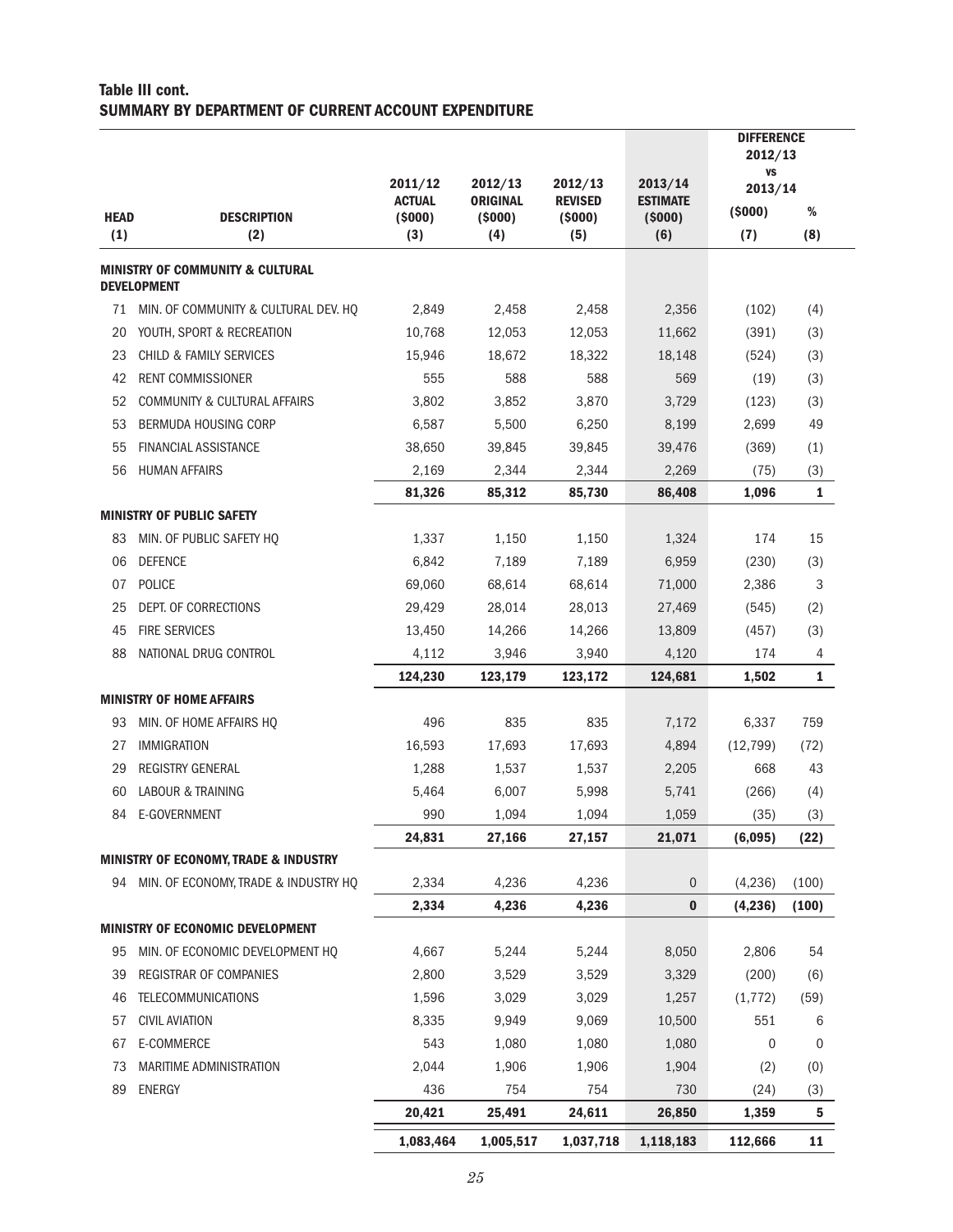#### Table IV ANALYSIS OF CURRENT ACCOUNT EXPENDITURE BY OBJECT ACCOUNT

| <b>EXPENDITURE</b>                |                                                 |                                           |                                             |                                            |                                             |               |                                                                  |
|-----------------------------------|-------------------------------------------------|-------------------------------------------|---------------------------------------------|--------------------------------------------|---------------------------------------------|---------------|------------------------------------------------------------------|
| (1)                               | <b>OBJECT CODE</b><br><b>DESCRIPTION</b><br>(2) | 2011/12<br><b>ACTUAL</b><br>(5000)<br>(3) | 2012/13<br><b>ORIGINAL</b><br>(5000)<br>(4) | 2012/13<br><b>REVISED</b><br>(5000)<br>(5) | 2013/14<br><b>ESTIMATE</b><br>(5000)<br>(6) | (5000)<br>(7) | <b>DIFFERENCE</b><br>2012/13<br><b>VS</b><br>2013/14<br>%<br>(8) |
| <b>SALARIES</b>                   |                                                 | 307,767                                   | 343,911                                     | 346,784                                    | 350,954                                     | 7,043         | $\overline{2}$                                                   |
| <b>WAGES</b>                      |                                                 | 85,288                                    | 72,940                                      | 75,603                                     | 70,714                                      | (2, 226)      | (3)                                                              |
| <b>EMPLOYER OVERHEAD</b>          |                                                 | 73,259                                    | 39,854                                      | 39,854                                     | 73,879                                      | 34,025        | 85                                                               |
| OTHER PERSONNEL COSTS             |                                                 | 1,552                                     | 6,838                                       | 6,890                                      | 6,734                                       | (104)         | (2)                                                              |
| <b>TRAINING</b>                   |                                                 | 3,825                                     | 6,648                                       | 6,651                                      | 6,737                                       | 89            | $\mathbf{1}$                                                     |
| <b>TRANSPORT</b>                  |                                                 | 5,611                                     | 5,936                                       | 5,428                                      | 5,205                                       | (731)         | (12)                                                             |
| <b>TRAVEL</b>                     |                                                 | 3,619                                     | 5,336                                       | 5,298                                      | 4,683                                       | (653)         | (12)                                                             |
| <b>COMMUNICATIONS</b>             |                                                 | 10,039                                    | 9,897                                       | 10,004                                     | 10,297                                      | 400           | 4                                                                |
| ADVERTISING & PROMOTION           |                                                 | 15,664                                    | 15,086                                      | 15,944                                     | 13,247                                      | (1,839)       | (12)                                                             |
| PROFESSIONAL SERVICES             |                                                 | 99,198                                    | 84,774                                      | 92,868                                     | 89,466                                      | 4,692         | 6                                                                |
| <b>RENTALS</b>                    |                                                 | 17,766                                    | 17,981                                      | 18,370                                     | 17,244                                      | (737)         | (4)                                                              |
| <b>REPAIR &amp; MAINTENANCE</b>   |                                                 | 18,344                                    | 21,610                                      | 21,785                                     | 19,921                                      | (1,689)       | (8)                                                              |
| <b>INSURANCE</b>                  |                                                 | 13,029                                    | 12,915                                      | 12,632                                     | 11,710                                      | (1,205)       | (9)                                                              |
| ENERGY                            |                                                 | 20,657                                    | 20,707                                      | 21,942                                     | 20,652                                      | (55)          | (0)                                                              |
| <b>CLOTHING &amp; UNIFORMS</b>    |                                                 | 1,500                                     | 2,329                                       | 2,444                                      | 2,190                                       | (139)         | (6)                                                              |
| <b>MATERIALS &amp; SUPPLIES</b>   |                                                 | 30,987                                    | 27,210                                      | 28,052                                     | 25,786                                      | (1, 424)      | (5)                                                              |
| EQUIPMENT                         |                                                 | 780                                       | 1,007                                       | 1,096                                      | 855                                         | (152)         | (15)                                                             |
| OTHER EXPENSES                    |                                                 | 3,528                                     | 4,658                                       | 4,852                                      | 4,028                                       | (630)         | (14)                                                             |
| RECEIPTS CREDITED TO PROG         |                                                 | $\mathbf 0$                               | (22, 872)                                   | (20, 305)                                  | (17, 454)                                   | 5,418         | (24)                                                             |
| TRANSFER TO OTHER FUNDS           |                                                 | 25,726                                    | 30,750                                      | 30,750                                     | 37,655                                      | 6,905         | 22                                                               |
| PUBLIC DEBT CHARGES (i)           |                                                 | 71,067                                    | 35,850                                      | 38,450                                     | 97,650                                      | 61,800        | 172                                                              |
| <b>GRANTS &amp; CONTRIBUTIONS</b> |                                                 | 274,259                                   | 262,152                                     | 272,326                                    | 266,030                                     | 3,878         | $\mathbf{1}$                                                     |
|                                   |                                                 | 1,083,464                                 | 1,005,517                                   | 1,037,718                                  | 1,118,183                                   | 112,666       | 11                                                               |

Note: (i) In 2012/13 approx. \$50M of Interest on Debt was funded from the Sinking Fund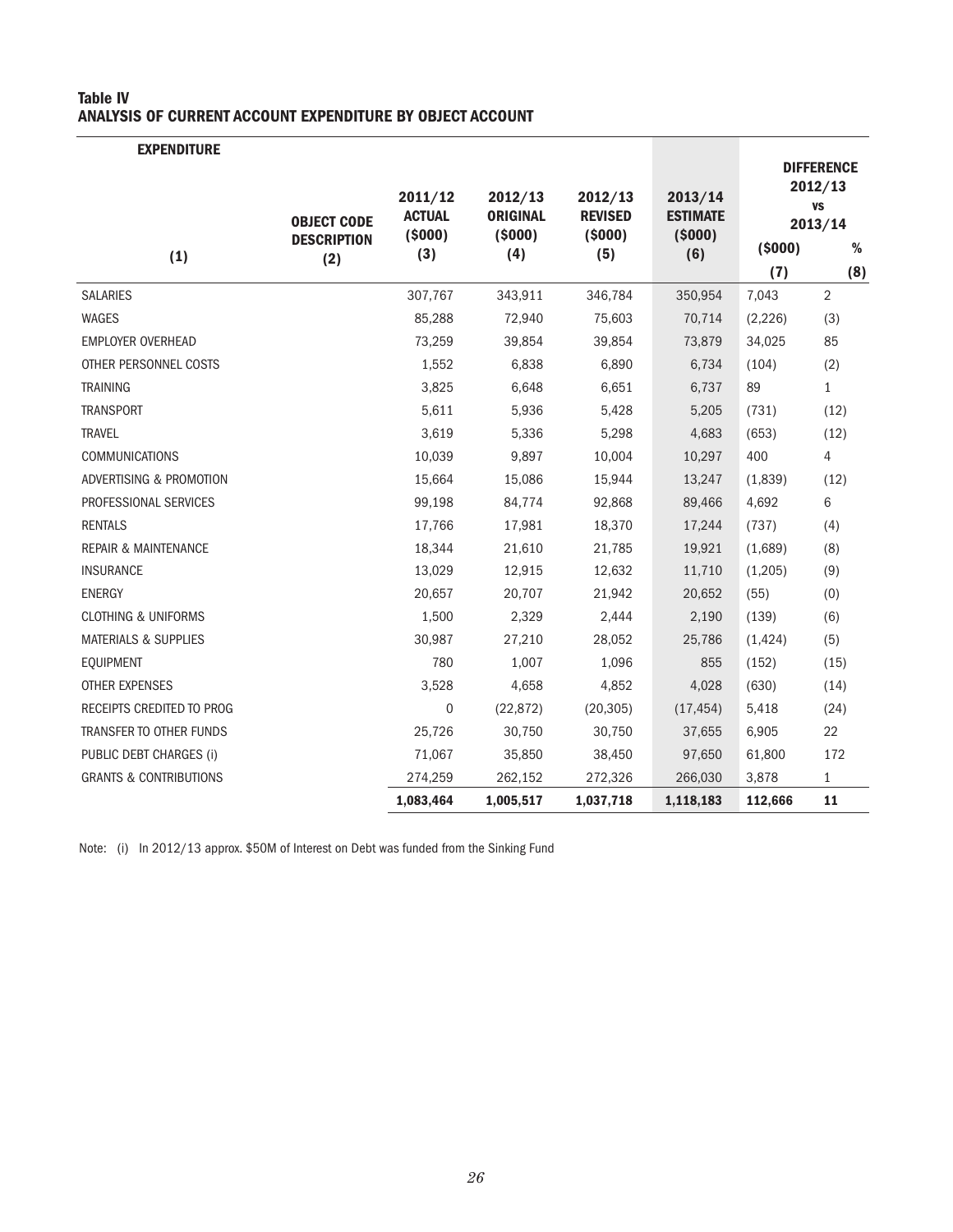#### Table V THE CONFISCATED ASSET FUND

| MINISTRY/DEPARTMENT<br>(1)       | <b>REVISED</b><br><b>ESTIMATE</b><br>2012/13<br>(5000)<br>(2) | <b>ESTIMATE</b><br>2013/14<br>(5000)<br>(3) |
|----------------------------------|---------------------------------------------------------------|---------------------------------------------|
|                                  |                                                               |                                             |
| <b>MINISTRY OF PUBLIC SAFETY</b> |                                                               |                                             |
| NATIONAL DRUG CONTROL            |                                                               |                                             |
| Camp Spirit programme*           | 300                                                           | $\mathbf{0}$                                |
|                                  |                                                               |                                             |
|                                  | 300                                                           | $\mathbf 0$                                 |
|                                  |                                                               |                                             |
|                                  | 300                                                           | $\bf{0}$                                    |

\*Note: 2013/14 Estimates transferred to the Consolidated Fund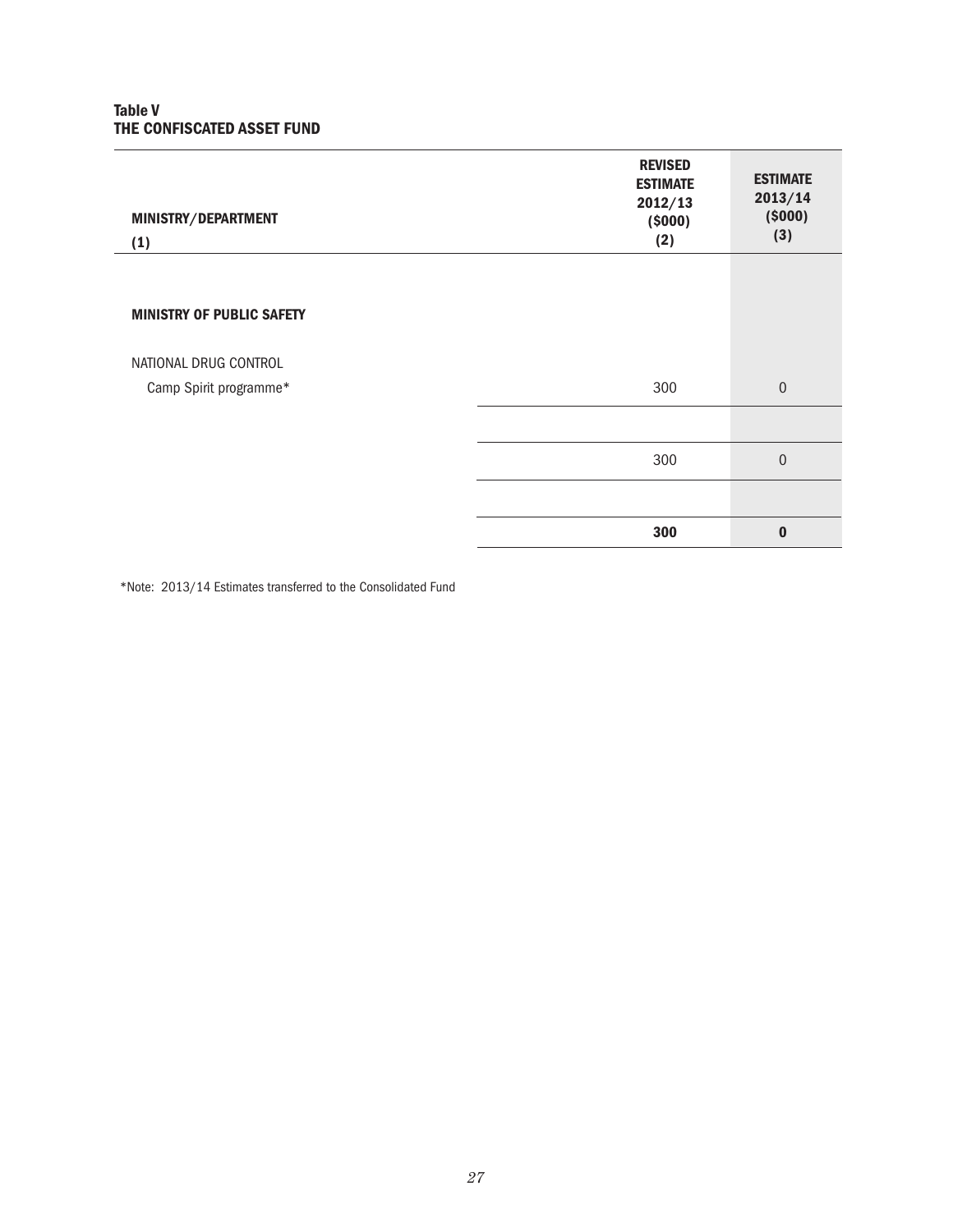#### Table VI GOVERNMENT OF BERMUDA DEBT AND LOAN GUARANTEES UTILISATION OF STATUTORY BORROWING POWERS

 $\overline{a}$ 

| <b>ACTUAL</b><br>2011/12<br>(5000) | <b>DETAILS</b>                                    | <b>REVISED</b><br><b>ESTIMATE</b><br>2012/13<br>(5000) | <b>ESTIMATE</b><br>2013/14<br>(5000) |
|------------------------------------|---------------------------------------------------|--------------------------------------------------------|--------------------------------------|
|                                    | DEBT & LOAN GUARANTEES OUTSTANDING AS OF MARCH 31 |                                                        |                                      |
| 1,350,720                          | BORROWINGS UNDER LOAN FACILITIES (GOVT)           | 1,564,999                                              | 1,896,592                            |
| 1,350,720                          | TOTAL DEBT OUTSTANDING (GOVT)                     | 1,564,999                                              | 1,896,592                            |
| 114,747                            | Less: SINKING FUND CONTRIBUTIONS (i)              | 96,000                                                 | 138,960                              |
|                                    | NET CUMULATIVE GOVERNMENT                         |                                                        |                                      |
| 1,235,973                          | DEBT & GUARANTEES OUTSTANDING (ii)                | 1,468,999                                              | 1,757,632                            |

- (i) Government introduced a Sinking Fund with effect 31 March 1993. The intent being to set aside a sum equivalent to 2.5% of the public debt outstanding at the end of the preceding year, in order to repay the principal sum borrowed after approximately 20 years. With effect from March 2013, the statutory debt limit was increased to \$2.5 billion.
- (ii) The Government has the following guarantees: National Education Scheme (\$180K); Bank of N.T. Butterfield (\$200M); Bermuda Housing Corporation (\$36M); West End Development Corporation (\$43M) and Bermuda Hospitals Board. With effect 1 April 2011 these guarantees are no longer charged against the statutory debt ceiling unless the guarantee obligation becomes due and payable by the Government, pursuant to the amended Government Loans Act 1978. The total amount of utilized Loan Facilities are restricted by the Government Loans Act 1978, as amended.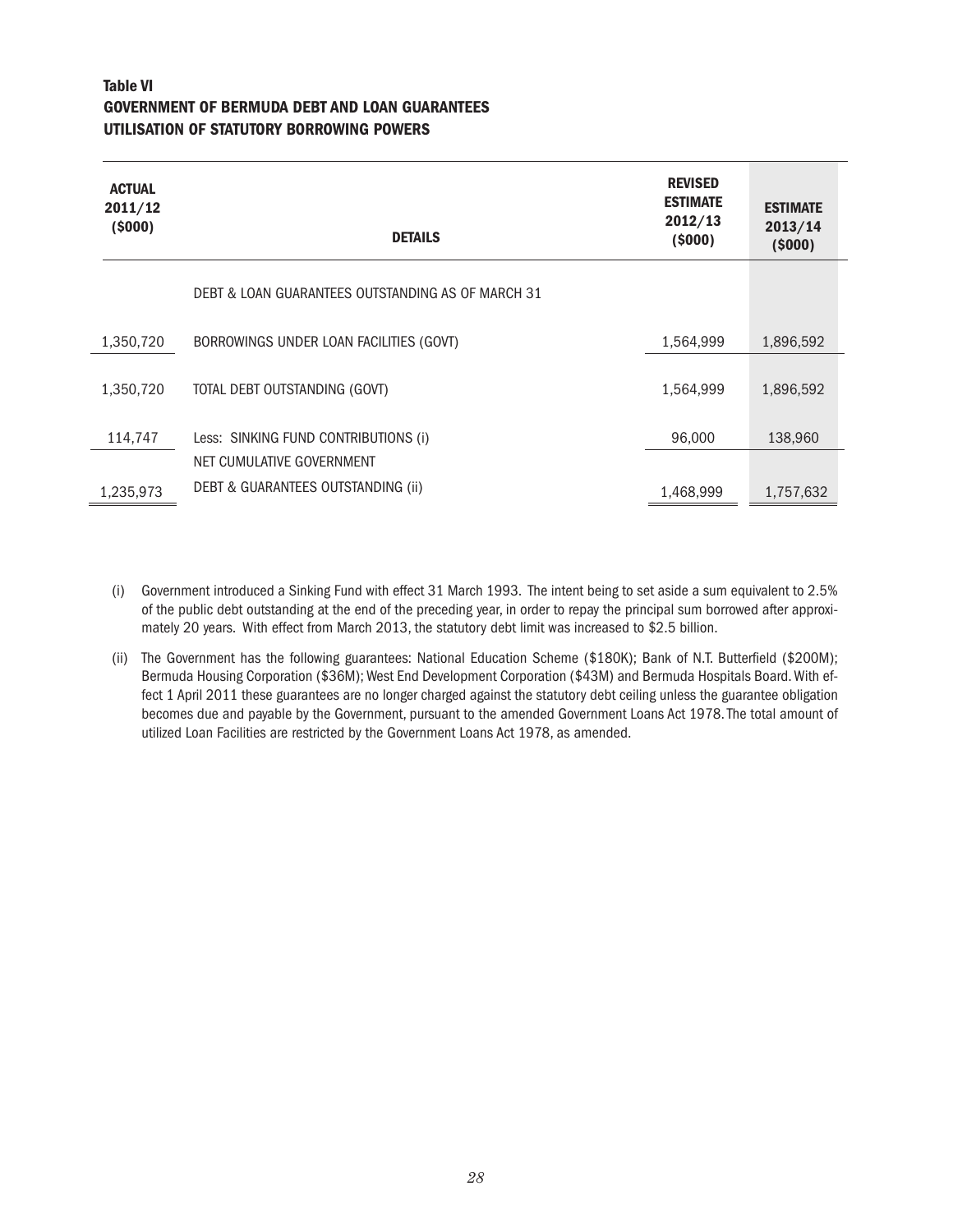#### Table VII PROFESSIONAL SERVICES

| <b>ACCOUNT DESCRIPTION</b><br>(1)<br>(2) | <b>ACTUAL</b><br>2011/12<br>(5000)<br>(3) | <b>ORIGINAL</b><br><b>ESTIMATE</b><br>2012/13<br>(5000)<br>(4) | <b>REVISED</b><br><b>ESTIMATE</b><br>2012/13<br>(5000)<br>(5) | <b>ESTIMATE</b><br>2013/14<br>(5000)<br>(6) |
|------------------------------------------|-------------------------------------------|----------------------------------------------------------------|---------------------------------------------------------------|---------------------------------------------|
| 5260 Local Consultants                   | 11,121                                    | 11,953                                                         | 12,977                                                        | 11,458                                      |
| 5265 Overseas Consultants                | 21,717                                    | 22,988                                                         | 23,341                                                        | 21,949                                      |
| 5270 Contractors                         | 23,564                                    | 19,384                                                         | 20,980                                                        | 18,507                                      |
| 5272 Medical Fees Non Hospital           | 885                                       | 962                                                            | 962                                                           | 3,036                                       |
| 5275 Medical                             | 22,243                                    | 11,654                                                         | 15,282                                                        | 17,522                                      |
| 5280 Optical Services                    | 17                                        | 17                                                             | 17                                                            | 20                                          |
| 5285 Educational Services                | 74                                        | 216                                                            | 216                                                           | 228                                         |
| 5290 Chiropodist Services                | 5                                         | 9                                                              | 9                                                             | 8                                           |
| 5295 Psychological Services              | 9                                         | 50                                                             | 50                                                            | 50                                          |
| 5300 Dental Services                     | 49                                        | 396                                                            | 396                                                           | 430                                         |
| 5305 War Pension Award                   | 2,515                                     | 2,640                                                          | 2,640                                                         | 2,400                                       |
| 5310 Counselling Services                | 216                                       | 348                                                            | 348                                                           | 326                                         |
| 5315 Child Care Services                 | 185                                       | 222                                                            | 222                                                           | 192                                         |
| 5320 Recreational Services               | 231                                       | 287                                                            | 383                                                           | 227                                         |
| 5325 Legal Services                      | 7,395                                     | 3,184                                                          | 3,467                                                         | 3,961                                       |
| 5330 Liquidation Fees                    | (123)                                     | 250                                                            | 50                                                            | 250                                         |
| 5340 Membership Fees - Govt.             | 511                                       | 507                                                            | 524                                                           | 528                                         |
| 5345 Forensic/Lab Services               | 422                                       | 721                                                            | 721                                                           | 721                                         |
| 5350 Forensic/lab accounting             | 123                                       | 157                                                            | 157                                                           | 157                                         |
| 5355 Security Services                   | 6,644                                     | 6,881                                                          | 8,168                                                         | 5,899                                       |
| 5360 Conservation Services               | 1                                         | 61                                                             | 61                                                            | 22                                          |
| 5365 Animal Control Services             | 12                                        | 15                                                             | 27                                                            | 28                                          |
| 5370 Board & Comm. Fees                  | 785                                       | 1,575                                                          | 1,572                                                         | 979                                         |
| 5375 ID Parade - Police                  | 23                                        | 30                                                             | 30                                                            | 30                                          |
| 5380 Jury & Witness Fees                 | 126                                       | 150                                                            | 150                                                           | 150                                         |
| 5385 Court Costs                         | $\overline{7}$                            | 50                                                             | 50                                                            | 50                                          |
| 5390 Audit Fees                          | 207                                       | 65                                                             | 65                                                            | 65                                          |
| 5395 Examination Fees                    | 234                                       | $\ensuremath{\mathsf{3}}$                                      | 3                                                             | 273                                         |
|                                          | 99,198                                    | 84,775                                                         | 92,868                                                        | 89,466                                      |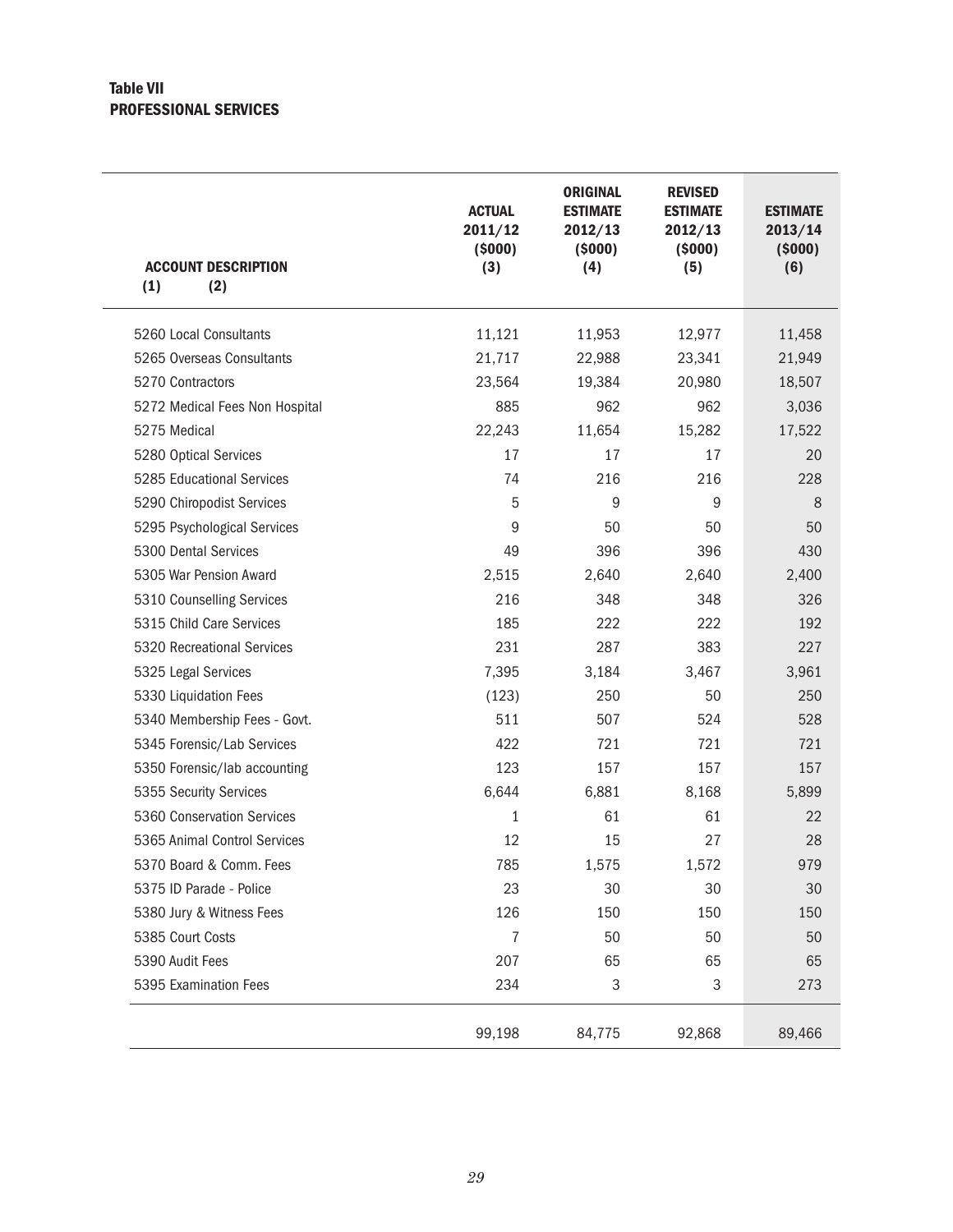# **Estimated Expenditure 2013/14 in BD\$ Millions**

| Tourism Development & Transport  93.7 |  |
|---------------------------------------|--|
|                                       |  |
| Community & Cultural Development 86.4 |  |
|                                       |  |
|                                       |  |
|                                       |  |
|                                       |  |
|                                       |  |



#### Categories of expenditure expressed as a percentage of total estimated expenditure for 2013/14 of \$1,202.8 million

| Ş |
|---|
|   |
|   |
|   |
|   |

|                          | Cabinet Office Department Community 2.3 |  |
|--------------------------|-----------------------------------------|--|
|                          |                                         |  |
|                          |                                         |  |
|                          |                                         |  |
|                          |                                         |  |
|                          |                                         |  |
|                          |                                         |  |
|                          |                                         |  |
|                          |                                         |  |
|                          |                                         |  |
|                          |                                         |  |
|                          |                                         |  |
| $\overline{\phantom{a}}$ |                                         |  |
|                          |                                         |  |
|                          |                                         |  |